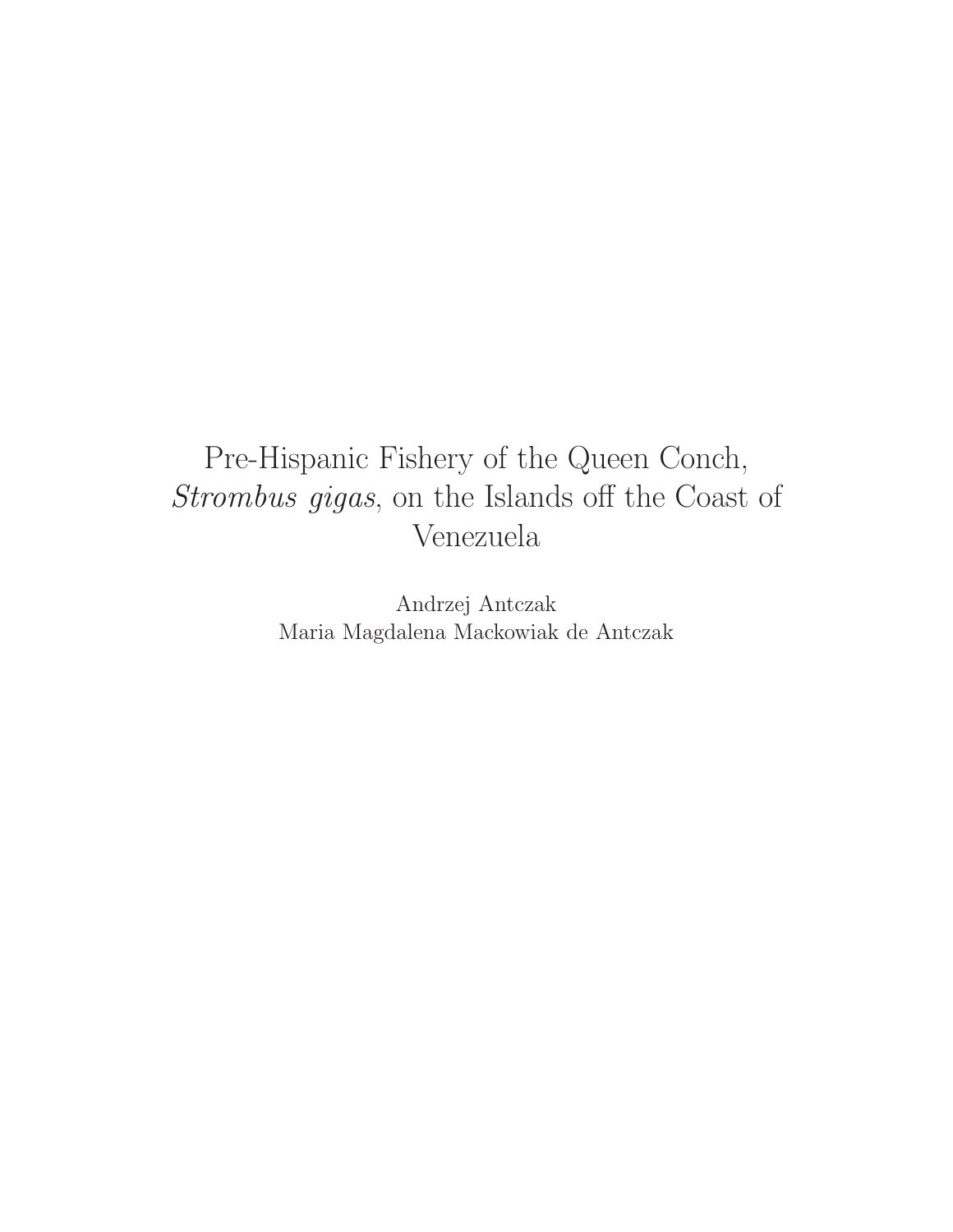# **ABSTRACT**

This paper examines the pre-Hispanic assemblage of queen conch (Strombus gigas) remains recovered during systematic archaeological excavations at the Los Roques Archipelago, 135 kilometers off the coast of Venezuela. Amerindian sailors belonging to different cultures from mainland north-central Venezuela, occupied these islands periodically between A.D. 1200 and 1500.

The data indicate that the pre-Hispanic exploitation of marine animals in this group of islands was focused on the queen conch, which is absent or rare on the mainland coast. This mollusk has been highly coveted by the Amerindian mainland groups as food and as a raw material. The shell was coveted as well as an exotic good and social status marker used in the production of personal ornaments and funerary offerings.

The data discussed here are useful for archaeological reconstruction of economic, social and ideological aspects of queen conch exploitation. These data can be compared to those of modern fishery statistics through interdisciplinary research and will also provide valuable information for the reconstruction of the history of queen conch populations at the Los Roques Archipelago. Finally, it could help determine long-range fishery management strategies and policies of this endangered species.

### **INTRODUCTION**

Archaeological research has indicated that aquatic and marine fishery products were a main source of protein and pivotal for intra-regional trade in several regions of pre-Hispanic America [1]. Archaeologists have provided detailed data on the exploitation of marine resources in pre-Hispanic and early Hispanic times [2–6]. The problems that affect the present-day fishery, such as the biomass

Unidad de Estudios Arqueológicos, Instituto de Estudios Regionales y Urbanos, Universidad Simón Bolívar Apartado 89144, Caracas 1086A, Venezuela. maantczak@usb.ve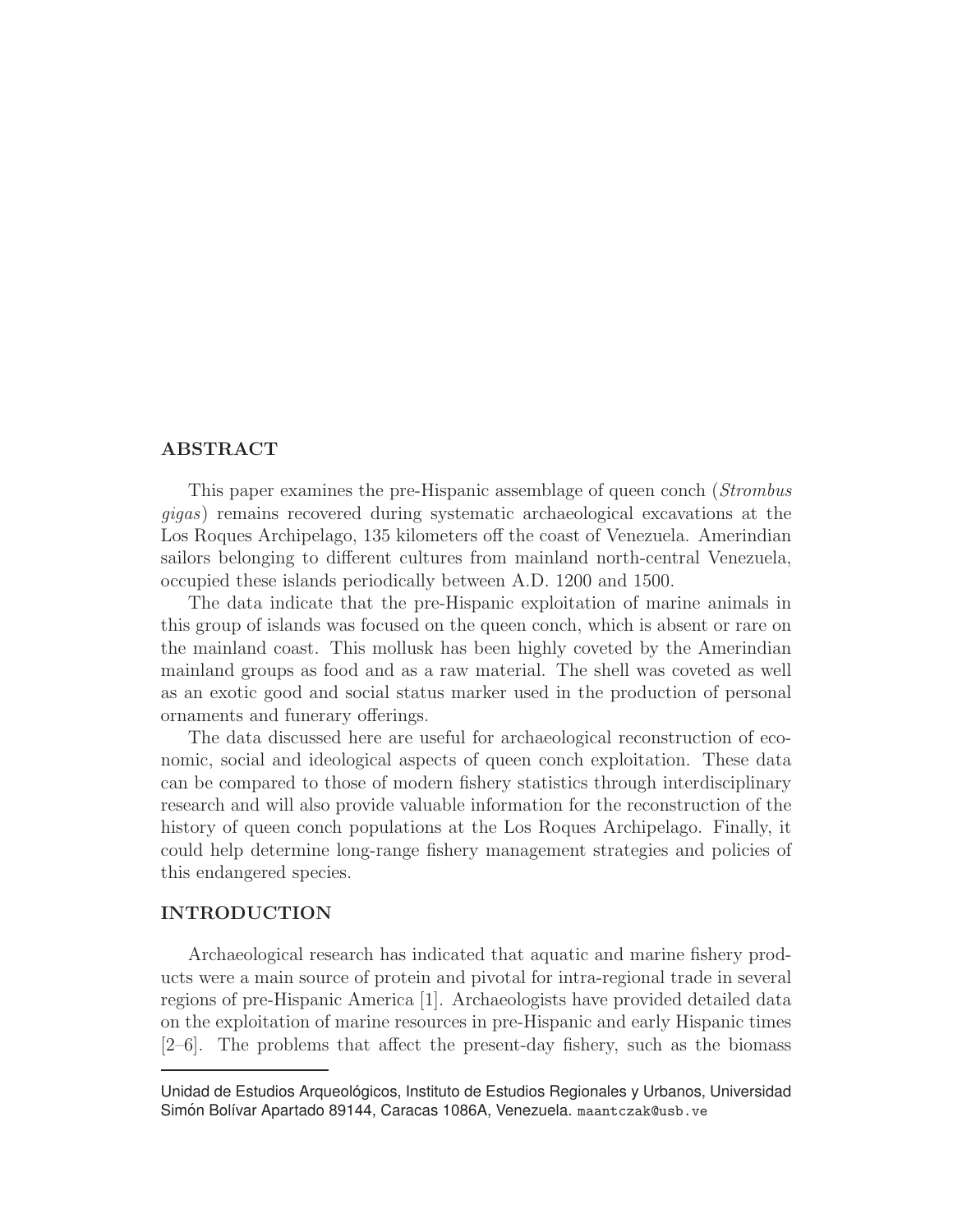reduction of certain economically important species, have rarely been addressed and explained by the investigation of long-term ecological changes induced by anthropogenic and environmental disturbances [7, 8]. To achieve this goal the historical-ecological research in more interdisciplinary and less multidisciplinary terms should be orchestrated [7, 9, 10]. The inclusion of the archaeological data in marine science may be seen as a first step toward such an integrative approach [11].

The interdisciplinary team should be composed of archaeologists, anthropologists, historians and ethnohistorians, marine and fisheries biologists and ecologists, as well as specialists in paleoenvironment and paleoclimate. These individuals would participate in all stages of interdisciplinary research programs within the historical perspective of marine animal populations and their interaction with humans. Such research would permit not only collecting the different threads of data significant in particular spatial/temporal frames, but also to connect all these threads properly into one trans-contextual and trans-temporal model. The fundamental claims of the postprocessual and, specifically, contextual archaeology may be adapted for such an intellectual enterprise. According to the original meaning of the Latin word contextere (to weave, to join together), the proposed interdisciplinary contextual approach should connect "the totality of the relevant dimensions of variation around any object". The variable would be, for example, a specific marine animal population, on both local and supra-local scales [12].

In this paper we present the results of our research on the exploitation of the queen conch, Strombus gigas, by the occupants of the multifunctional Amerindian campsite located on the tiny island of Dos Mosquises, Los Roques Archipelago, between A.D. 1200 and 1500. The evidence indicates that this resource has been collected by periodic fishermen and by the local population since pre-Hispanic times until the present [6]. Since the 1950s, small-scale artisanal fishery carried out in the archipelago has provided more than 90% of the Venezuelan catch of queen conch and lobsters (Panulirus argus). The marine turtles and reef-associated fish have also been exploited in this archipelago although the overall dimension of this fishery has been considerably smaller compared to that of lobsters and queen conch [13]. During the last two decades, the fishery of queen conch and turtles has been banned while the exploitation of fish and lobsters has become strictly controlled.

Some statistical data related to the Los Roques fishery have been available for the last fifty years. The accuracy of these records has increased during the last decades since they became collected routinely. It is noteworthy that the existence and availability of fishery-specific data from the Los Roques Archipelago is quite exceptional within the insular scenario. The data on the fishery carried out on other small islands located off the shore of Venezuela (Dependencias Federales) are poor in quantitative and qualitative terms or absent. The potentially available information is dispersed between the ports of the mainland coast of Venezuela, the neighboring Dutch islands and other islands of the Lesser Antilles where the catch arrived, or corresponds to reports or proceedings of governmental inquiries. In this situation the information should be first collected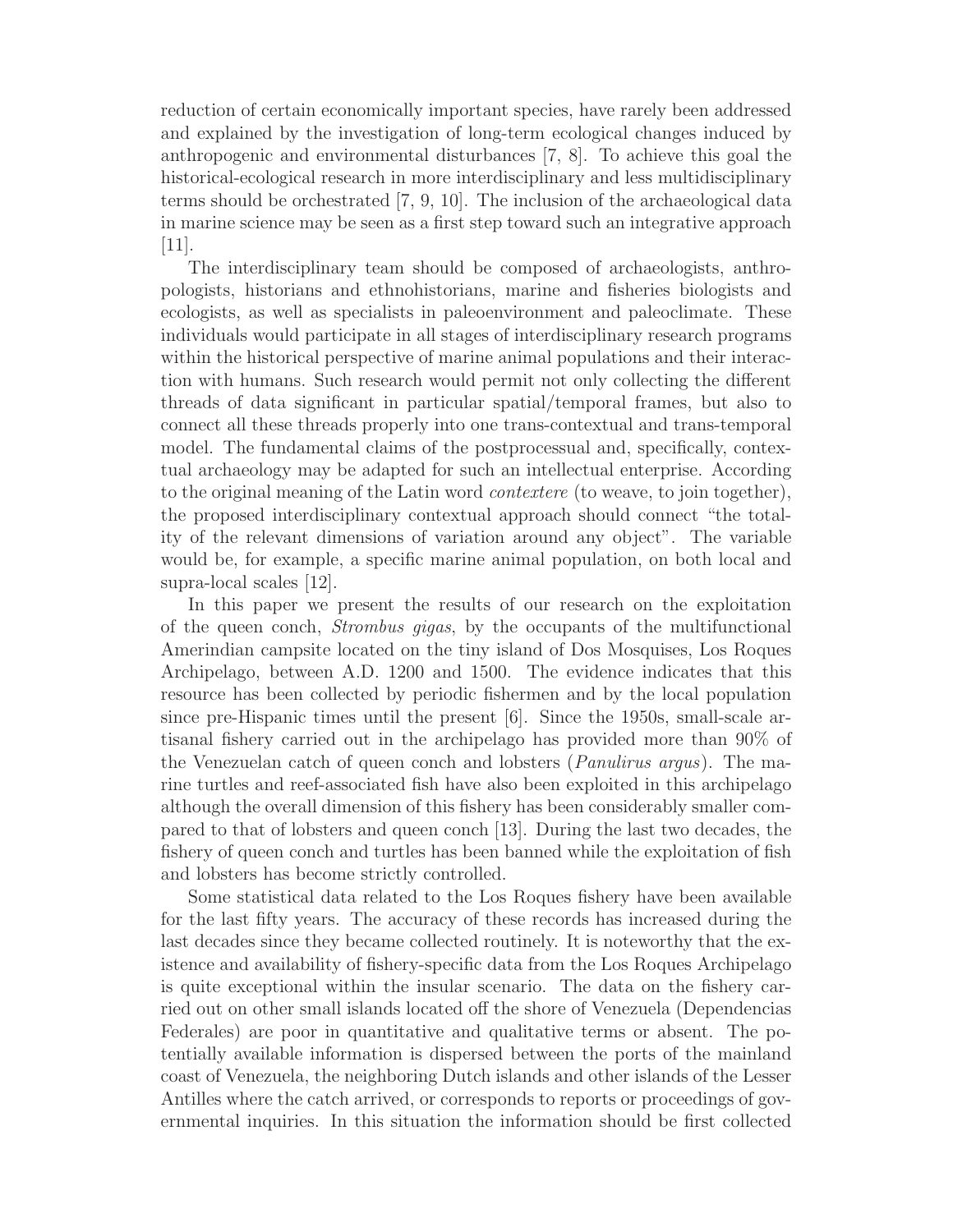from dozens of ports scattered across the region. Further, it should be validated, given that the data-registering methods have not only changed through time but, additionally, may be quite different from one port to another and from country to country.

The above discussion indicates that the scholar who aims to reconstruct the long-term history of marine populations and fishery on the small islands of Venezuela is not in as advantageous a position as colleagues in Europe and North America are. They can rely on the potentially useful historical data that was produced during the statistical and proto-statistical periods that lasted for more than one century [7]. On the islands of Venezuela, for the period before 1950 and back to the Spanish conquest, we can only rely on very scant documentary sources limited to accounts of naturalists, buccaneers and travelers. This period roughly corresponds to the historical era of data generation in the northern latitudes [7]. In consequence, to reconstruct the long-term history of marine populations and the ancient fishery and paleoenvironment of the islands off Venezuela, we have to go directly from the modern times and statistically recorded data to the archaeologically generated inferences and natural ecological archives.

In this scenario the main task pertains to the archaeologist. Once gathered, the potential value of the zooarchaeological and paleoenvironmental data for the reconstruction of the history of marine animal populations should be evaluated by interdisciplinary teams that would eventually make it compatible with modern sets of related statistical records. However, despite the early origin of the interest in the archaeological mollusks as sources of data that would be potentially valuable for the reconstruction of the history of marine animal populations [14], the majority of the traditional archaeological analyses of the marine mollusks usually have incorporated only shell artifacts, discussing their functional and symbolic meanings. Until the last two decades approximately, the unmodified shells had been generally specified in the taxonomic lists or, ignored. The interpretation of these taxonomic lists has rarely been attempted [6] In consequence, such lists only give "a report, a facade of scientific accuracy and thoroughness, though in fact their value is quite limited" [15].

To diminish interpretative errors of the marine archaeomalacological fauna, the paleoecological, taphonomical and contextual analyses should be considered an integral part of the process of investigation of archaeological molluscan assemblages. It should be borne in mind that, for example, calculating shells that are not food debris, but would have been erroneously considered as such, undermines not only the reliability of any dietary statistics but may also distort any chain of non-dietary inferences [16, 17].

It has been recognized that discrimination between shell artifact and natural shell is a difficult scientific exercise, especially, when the analysis takes into account the general appearance and macroscopic morphology of the shell alone [18]. However, several contributions have provided methodological devices that aid distinguishing natural and cultural shell deposits [16, 19] and between modification of shells by anthropogenic and natural agents [20–22]. Use-wear analyses have to be done, as well as taphonomy, ecology, and contextual associations of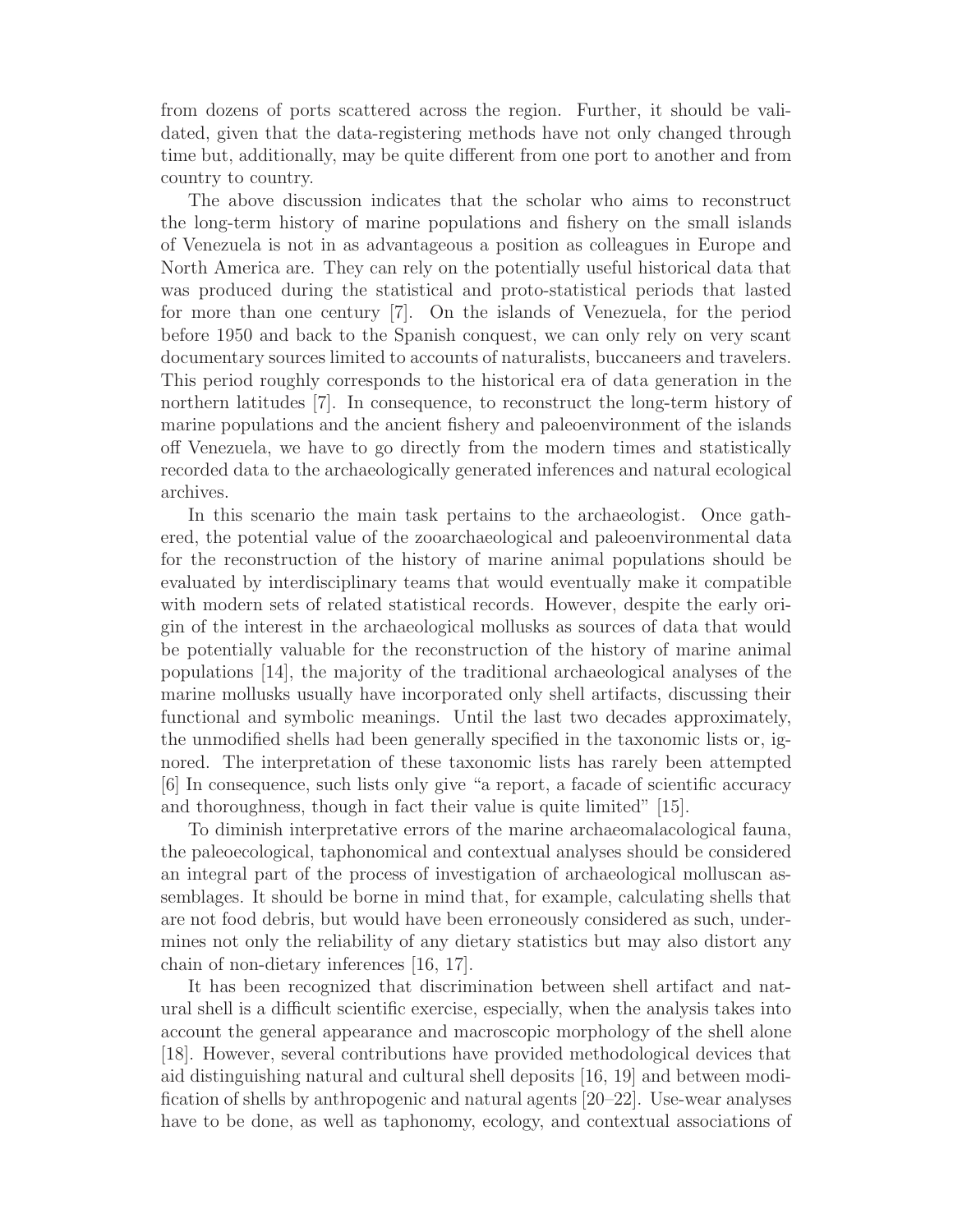

Figure 1: Location of the Los Roques Archipelago within the Caribbean.

archaeological mollusks have to be exhaustively analyzed and discussed to assure the success of these discriminatory processes.

In this paper, proper distinction between mollusks collected for food, raw material and/or for other purposes (i.e. containers, hearth bases, net sinkers, ritual paraphernalia, curiosities) and those that pertained to the natural sedimentary matrix or were introduced by natural agents to the site, has been of crucial importance. The arbitrary determination of food/artifact, often applied to the archaeofaunal analysis, is replaced here by systematic contextual and analytical discrimination between food, non-food remains and natural objects. We also reconstruct gathering and resource processing techniques that might have been used by the pre-Hispanic visitors to the island [6, 23].

# **THE NATURAL SETTING**

The Los Roques Archipelago is a complex of coral reefs and calcareous sediments on a submarine platform of igneous-metamorphic rocks located between 11° 44' 45" and 11° 58' 36" N and 66° 32' 42" and 66° 52' 27" W. It is a major geographic feature within the chain of islands north of the central coast of Venezuela (Figure 1). With its emerged and submerged areas the archipelago covers about  $1500 \text{ km}^2$  [24–26].

The waters of the archipelago are oligotrophic with low concentrations of nutrients and primary production. To explain the existence of a high biomass in waters of such low productivity, it has been argued that the archipelago is a highly efficient system in the recycling of its nutrients with export of only small amounts [27].

The winds on these islands blow from the east and northeast [28] and their velocity oscillates between 18.5 and 46.3 km/h [29]. Tropical storms and hurricanes are quite infrequent phenomena in the area [30]. Only a very small fraction of hurricanes and tropical storms reported in modern times came within 150 km of Margarita Island: "On average, one storm per five or six years may approach the [Margarita] island with sufficient force to affect the beach crest" [30]. The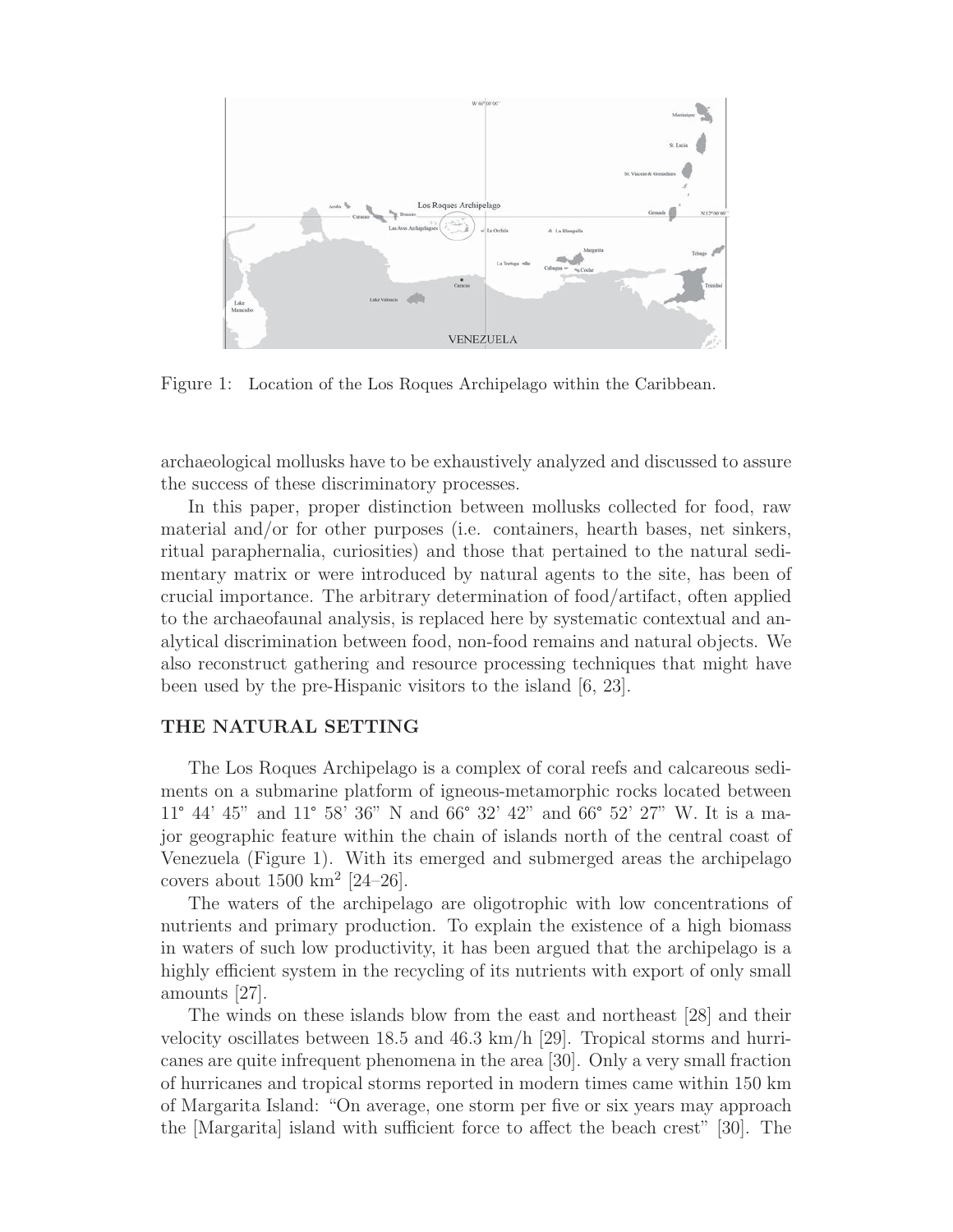disastrous effects of strong winds from the north and northwest have been reported since 1877 in Los Roques and other adjacent islands [31].

The Guyana Current 'chokes' the Lesser Antilles. Upon entering the Caribbean from the east, it changes into the Caribbean Current, and then into the Gulf Stream. This superficial current flows with variable speed thorough the year from the east to west. According to the Atlas of Pilot Charts [32], the speed with which a boat would move west, by marine currents alone in the area of Los Roques, is about 1.3 knots in February, one knot between February and August, and much slower in September, October and December. The tidal movements on these islands range between 0.2 and 0.4 m and are almost imperceptible [33, 34].

The marine ecosystem of Los Roques, like that of other coral reef systems, is mature and of great complexity, being one of the most evolved within the marine environment [35, 36]. This ecosystem is composed of interdependent communities or biocenosis of intertidal zones, coral reefs, sea grass beds, mangroves and lagoons, and the pelagic environment [37]. The first four communities develop within the benthic realm that is much more diverse in comparison to the pelagic, and clusters more mature and complex communities due to its lesser exposure to random environmental fluctuations [35]. The marine resources of these islands, highly coveted by man, are turtles [38–43], lobsters [44, 45], reef fishes [46–48], and Strombus gigas [39, 49–51]. Los Roques and, to a lesser extent, Las Aves de Sotavento Archipelago, sustain large populations of Strombus gigas. Its natural density there is among the highest in the Caribbean [52].

# **THE CULTURAL-HISTORICAL SETTING**

The fieldwork on the Los Roques Archipelago, part of the Archaeology of the Islands of Venezuela research project and directed by the authors, started in 1982. Extensive excavations in large trenches have been carried out in four of 22 pre-Hispanic sites [6, 23, 53–59]. The site located on tiny Dos Mosquises Island is the source of the data discussed in this paper. It yielded the most numerous and diversified artefactual and zooarchaeological remains and the most complex archaeological contexts of all the islands surveyed and/or excavated in the project (Figure 2). About 50 % of the soil from the excavated sites was dry screened using a one square millimeter metal mesh. The extensive excavations were carried out in levels of 20 cm. Natural/cultural stratigraphical features were also recorded [6]. This site has been interpreted to be a multifunctional campsite, occupied between A.D. 1200 and 1500 by the Valencioid people (the bearers of the Valencia culture) from the north-central Venezuela mainland [56].

The relationship with the marine biologists from the Dos Mosquises Marine Station (Los Roques Scientific Foundation) proved to be of great value in our understanding of the bioecological aspects of local marine resources. We spent several months living with local fishermen, taking notes and building up comparative collections of modern faunas that proved to be indispensable for the identification of over 100,000 zooarchaeological remains recovered during the excavations.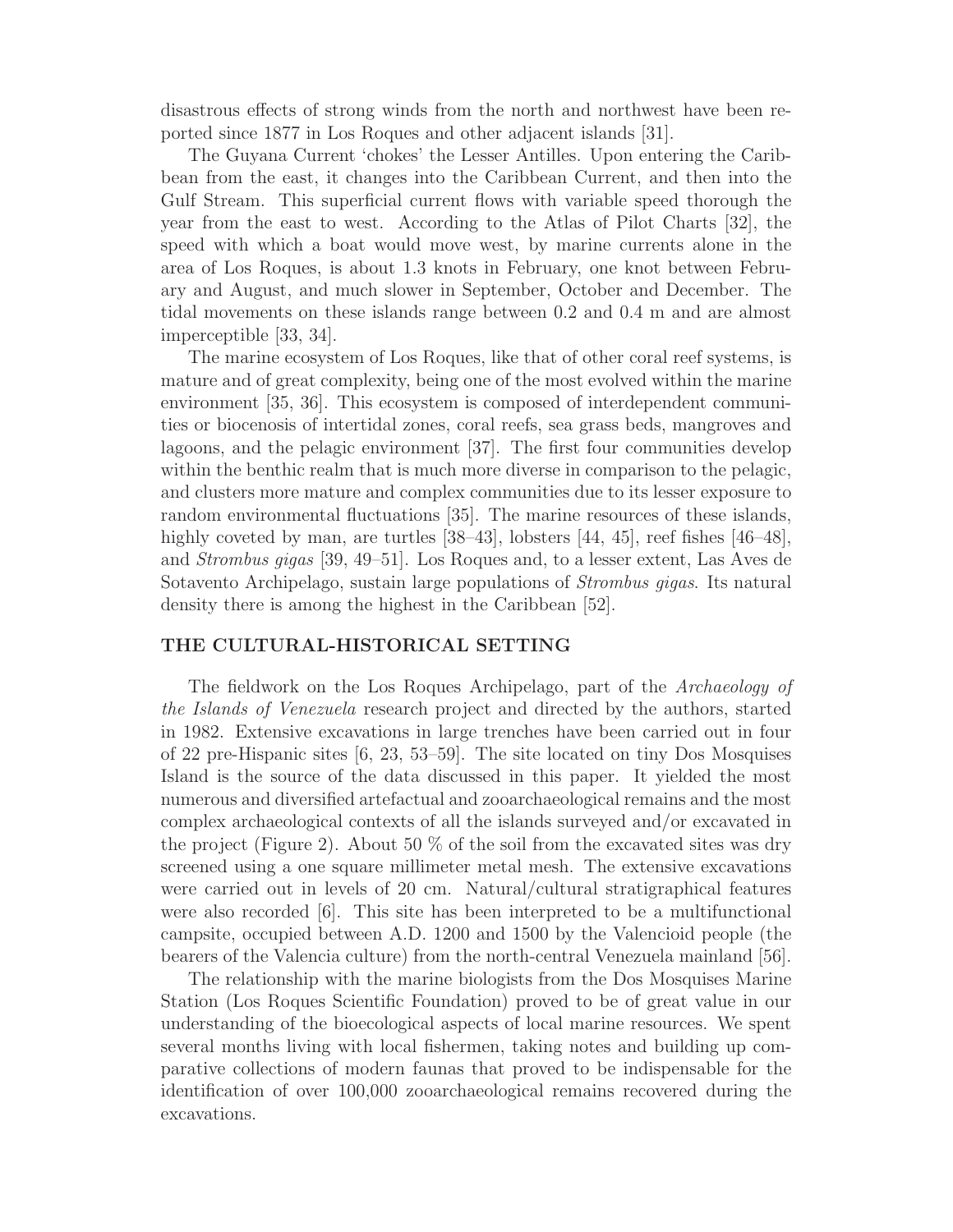

Figure 2: General plan of the excavations at the DM site, Dos Mosquises Island, Los Roques Archipelago.

# *STROMBUS GIGAS***: THE FRUIT OF PARADISE?**

A total of 12,672 marine shell specimens have been recovered from the Dos Mosquises Island archaeological site (DM site, hereafter). This number includes 8,549 Strombus gigas shells, their fragments and artifacts, which account for 6,696 individuals (Minimum Number of Individuals (MNI, hereafter). This used a quantification standard based on the number of shell apexes or tips. This paper is focused on the analysis of the shells of Strombus gigas. Information regarding other marine mollusk remains can be found in the literature [6].

The large protein yields, high densities and reproductive rates, as well as easy access and low risk involved in the exploitation, makes the Strombus gigas one of the most attractive food resources for Caribbean societies. The flesh of Strombus gigas may be consumed raw, cooked or roasted. If salted and sun dried it may last for 5-6 weeks (Teobaldo Salazar, Felipe Salazar, José Ana Marval, personal communications 1982-85). Apart from its dietary value, the large size of the shell, its external sculpture and physical-chemical properties, are so outstanding in comparison to other locally available shells that the native inhabitants of this region selected it as a 'container' for ideological loads. Large quantities of whole and modified shells, as well as artifacts made out of them, have regularly been recovered from Archaic or preceramic sites of the Caribbean, dating from at least 5,000 years b.p. [60–62]. In several regions this exploitation continued through the Ceramic Period and proto- and historic times [6, 23, 63–65]. Today Strombus gigas is still a source of food and craft work for almost 20 Caribbean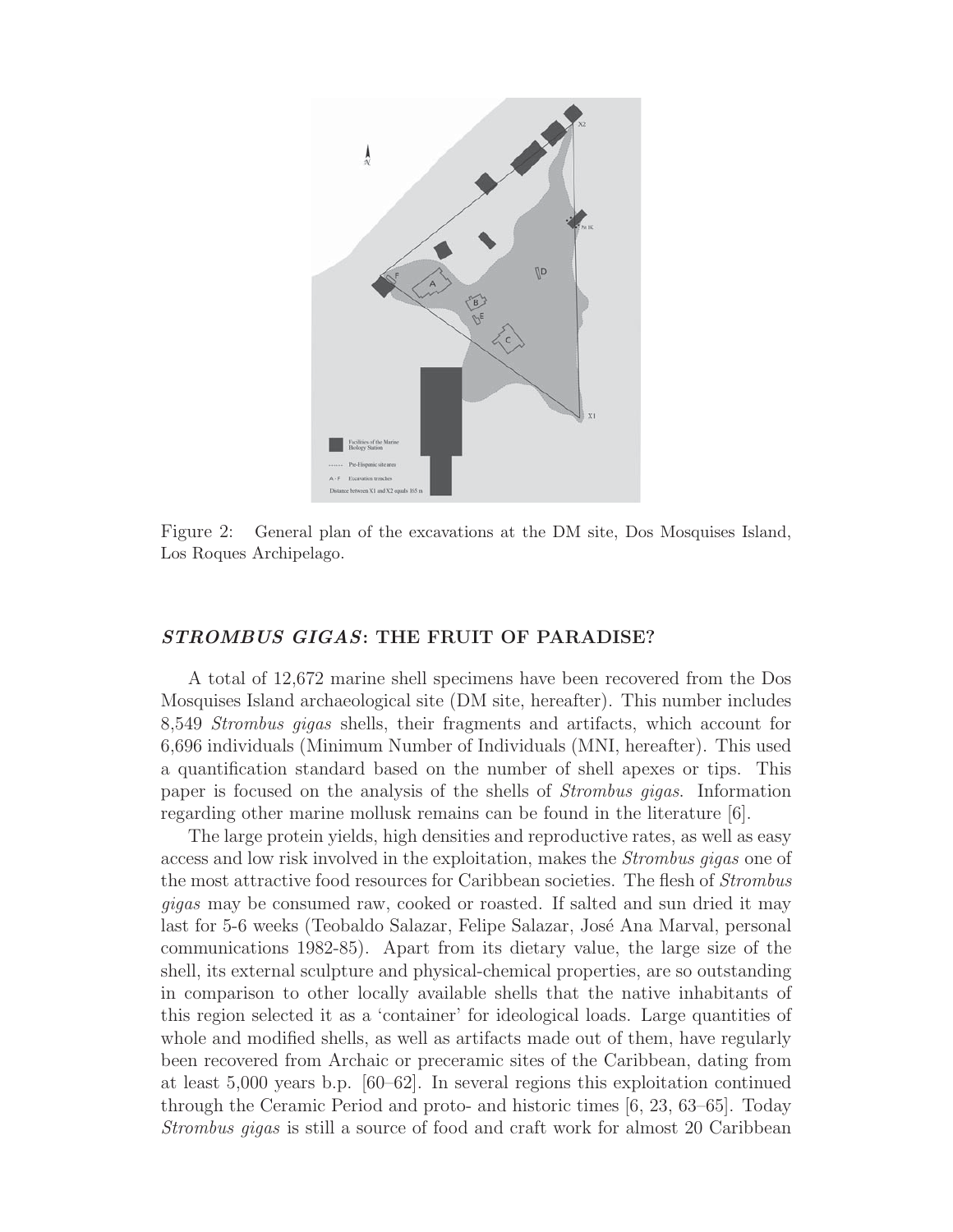countries [66], however, its fishing has been prohibited or regulated in many islands of the Caribbean due to its overexploitation [67].

The fisheries of Strombus gigas in Los Roques Archipelago stands out in the Caribbean scenario due to its high intensity. Large mega-middens composed of thousands of thousands of shells, scattered on several keys of the archipelago, are direct testimony of the large scale exploitation of this resource in the past. These mega-middens represent, at first sight, thousands of kilograms of meat that have been used for food. The ongoing research indicates that the volume of the pre-Hispanic shell middens at La Pelona Island, in the Los Roques Archipelago, corresponds to the exploitation of about 1,500 kilograms of meat/year between ca. AD 1300 and 1500 [68–71]. The modern middens are no less impressive in volume than their prehistoric counterparts. An average consumption of over 200,000 kg of meat/year was reported in early 1980 in the archipelago [29]. Strombus gigas is known at the Los Roques Archipelago as botuto. This vernacular name will be used here alternatively with the scientific name.

It is known, from the archaeological record, that botuto shells have been used as raw material by the pre-Hispanic inhabitants of north-central Venezuela mainland since the Archaic or preceramic period, 3500 b.c. [72]. Large quantities of whole shells and shell ornaments were reported from the late prehistoric sites in the Valencia Basin [73–76] as well as from the Venezuelan Andes [77, 78], especially from the piedmont area of Quibor [79].

Might the exploitation of the botuto in the Los Roques Archipelago have been related and in what way to the web of economic, socio-political and ideological attitudes adopted toward this mollusk by the coastal and inland-located Amerindian societies? Were the Amerindian visitors to these islands exploiting botuto for food, as a raw material, or for other unknown, non-functional reasons?

In order to address the above questions some assumptions about the interpretative values of the Dos Mosquises Island botuto shell assemblages should first be discussed. The large and solid shell of this gastropod is particularly well suited to resist the adverse action of the majority of natural taphonomic agents operating in the insular environment, especially in comparison to smaller and more fragile shells and bone remains. The probability of archaeological recovery of almost all botuto shells that were brought to and discarded in the site during past activities is relatively high. Because botuto shells are large and heavy, they are more likely to be found where they had been discarded. When trampled, they do not change their spatial location like smaller artifacts may do, especially in fine insular sand [80]. Scatters and heaps of these shells are the most visible elements of the structure of Amerindian use and re-use of insular space. The mega-middens are a particular monumental heritage of the prehistoric insular landscape.

Even if the deposited *botuto* shell assemblages were mildly affected by diagenetic processes, the material results of brief single historic events cannot be distinguished in their present spatial configurations. The archaeological deposits are, with few exceptions, not 'snapshots' of past moments. Therefore, the composition and spatial configurations of the botuto assemblages in the DM site cannot match precisely any concrete prehistoric sociocultural system or economic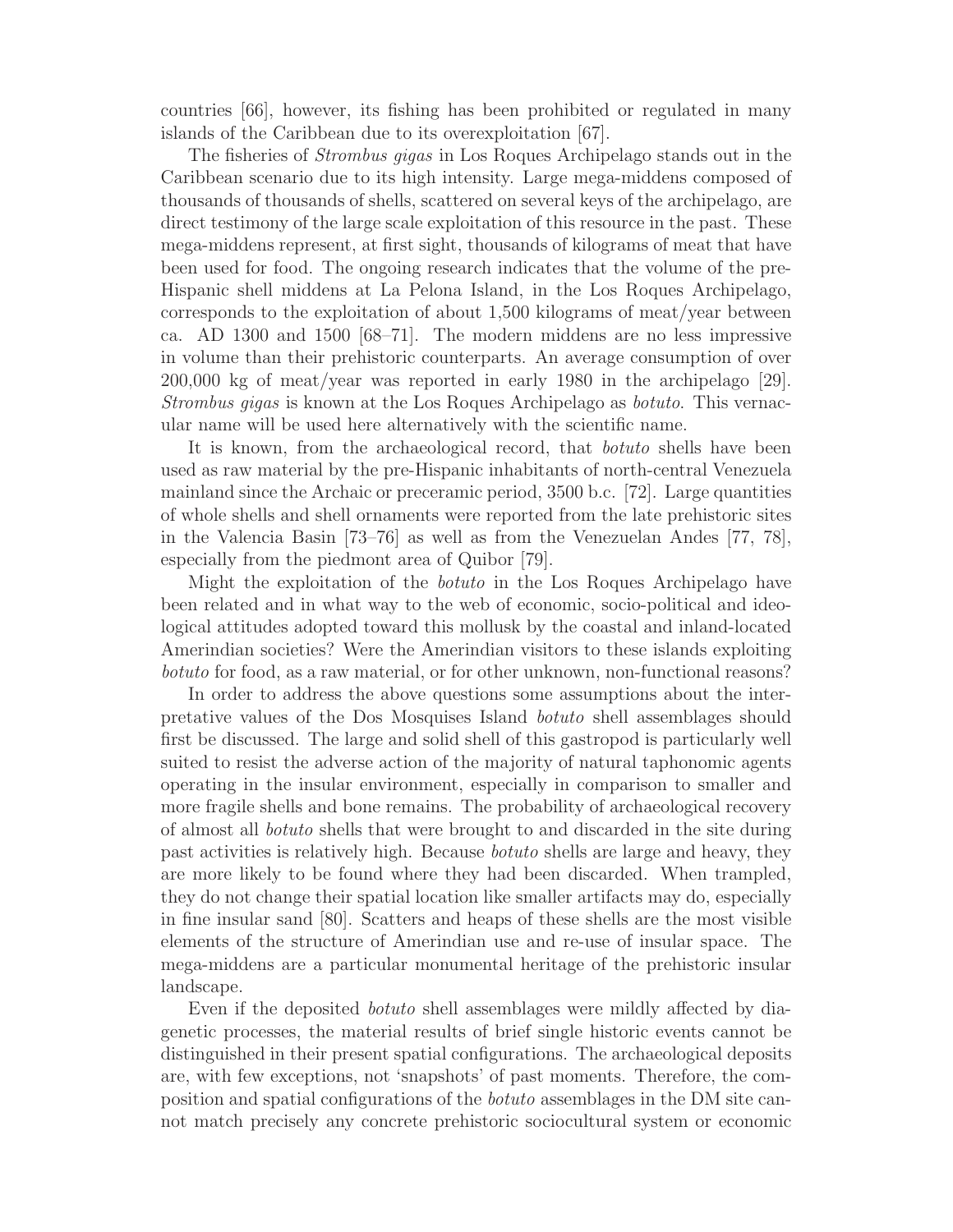formation [80–83]. These assemblages are a result of sets of different individual and group activities that could tend to overlap from one to another episode of occupation and reoccupation of the site. It should also be remembered that the sites might have been occupied by socioculturally diverse human groups which might have arrived at the islands with functionally and ideologically similar or different purposes, for shorter or longer time spans. In sum, there are many reasons to believe that the majority of depositional sets of botuto shells in DM site are overlapping and polythetic [84].

We have assumed that the *botuto* remains in the DM site may mainly be the result of shell discard during or after (1) the flesh extraction, (2) shell working activities, and/or  $(3)$  any other unknown activities  $[85]$ . Once the flesh is extracted and the shell discarded, no direct archaeological remains of botuto consumption practices are left, unlike in the cases of the consumption of mammals, birds or fish. It is our assumption that the loci for the first and second of the above mentioned activities might have been spatially separated during the same occupational episode. Certainly, the shells used in more than one activity might have ended up in the same depositional context [86]. However, using the comparative analysis of statistical figures of spatial distribution of morphologically different/similar shells within and between excavation units and cultural deposits within the DM site, we attempt to determine whether any particular areas of the settlements were used or not for specific tasks during the successive reoccupation of the site [6]. These morphological and distributional data are also used for temporal-spatial comparative intra-site analysis and to infer the functional and symbolic meanings of the shells and their deposits. There are several difficulties in interpreting multivariate spatial patterning. In order to provide some means for interpreting the data, we carried out several experiments and used biological as well as ecological data concerned with modern mollusk populations at the Los Roques Archipelago [6].

### **Biological and ecological background**

The following synthesis of the biogeography, biology, ecology, population dynamics, development and anatomy of Strombus gigas is indispensable for understanding the subsequent discussion. Readers interested in more details of this genus are referred to the specialized bibliography [87].

Five species of Strombidae are known in the Caribbean: Strombus gigas, Strombus raninus, Strombus pugilis, Strombus gallus and Strombus costatus. The area of distribution of Strombus spp. comprises Bermuda, Bahamas, South Florida, the Gulf of Mexico and from the West Indies to Brazil [88, 89]. All these species have been reported in Venezuela where Strombus gigas is known as botuto, vaca or guarura [90]. In coastal Venezuela botutos may be found, always in low densities, from the Peninsula of Paraguana<sup> $\alpha$ </sup> to the Peninsula of Paria. In the areas of Morrocoy, Gulf of Cariaco and along the eastern coast, the species has been practically extinguished [91–93]. The largest populations of Strombidae in Venezuela still remain in the archipelagos of Los Roques and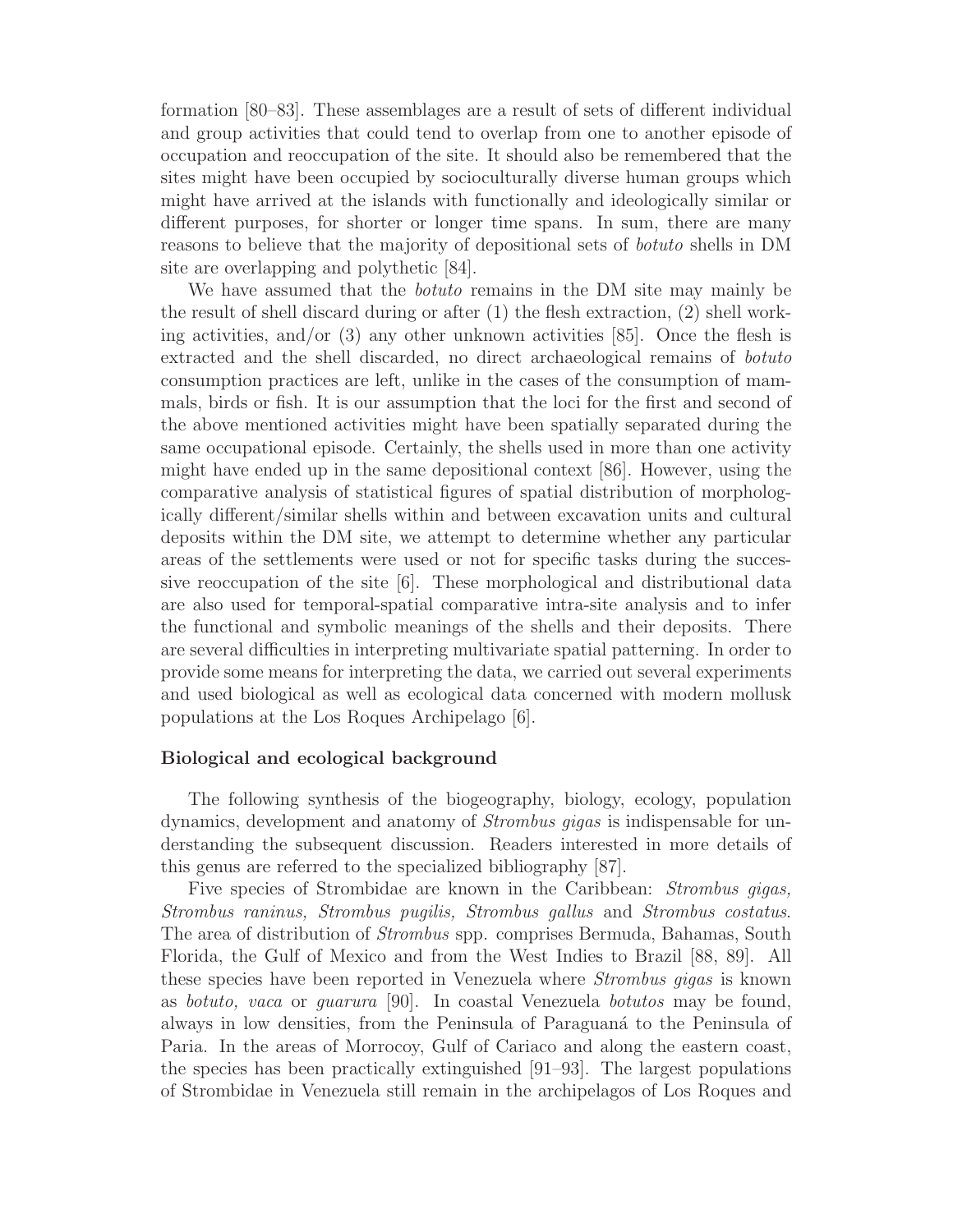Las Aves de Sotavento, while considerably smaller ones are found in La Orchila, La Tortuga, La Blanquilla and Margarita Islands [94, 95].

All five species of Strombidae are present in Los Roques Archipelago [96, 97], although Strombus gigas is, by far, the most abundant [49, 96, 97]. In this archipielago, large areas of sea grass beds, mainly Thalassia testudinum and Syringodium filiforme, cover an area of about  $5400 \text{ km}^2$  with a depth between 0.5 to 1 m [50]. These beds are the ideal habitats of Strombidae. The area on which the collection of botuto has traditionally been concentrated is situated along the large interior lagoon of the archipelago [52].

The area that surrounds Dos Mosquises Island is one of the best-studied habitats of *Strombus gigas* in the Caribbean [29, 39, 49, 51, 94, 98]. On the east of the island to a depth of one meter, a 50-m wide strip of Thalassia testudinum covers an area of approximately  $3400 \text{ m}^2$  (Laughlin and Weil, 1985). The average botuto density in this area is between 0.48 to 0.53 individuals per square meter [52]. Given that this zone has been protected from fishing activities by the Los Roques Scientific Foundation since at least 1963, these density values are considered 'natural'. Moreover, toward the northeast of this area, densities of up to 2.1 individuals per square meter were found, which are the highest reported for all the Caribbean [52, 99]. In Cuba, for instance, 0.97 individuals per square meter were reported at Cayo Matías [100].

The reproductive potential of Dos Mosquises' botutos is also extremely high compared to other areas of the Caribbean [52]. Dos Mosquises' botutos tend to repopulate in relatively short time in overexploited areas. These data clearly indicate that Los Roques Archipelago is an ideal environment for botuto development, as may be judged by several remarkable ecological features of their populations that are not found elsewhere in the Caribbean.

### **Mollusk growth and shell morphology**

Strombus gigas is a herbivore that mainly ingests algae, the turtle grass Thalassia testudinum and sand [100]. Its post-metamorphic development comprises four stages: juvenile, sub-adult, adult and old [67, 100–102]. Individiuals reach a length of between 7.7 and 11.4 cm after oneo year and 12.7 and 17.8 cm during the next two years [103, 104]. The shell of the juvenile mollusk is thin, fragile and smooth. However, marine animals and non-biotic agents rarely affect it.

Toward the third year of life the mollusk is ready to develop the flared-lip. Its average length may attain 20.3 cm and it may weigh 2.09 Kg, of which as much as 0.9 Kg may be flesh [104]. The shell of this sub-adult individual has well-accentuated, sharp-tipped nodules [100].

In the final stage of the sub-adult phase, the mollusk reaches the maximal siphonal length of up to 30 cm, ceases to grow and begins to produce the flaredlip. This last process may take three to seven months [101, 102]. The fully developed flared-lip is characteristic of a sexually mature adult mollusk [67, 102, 105]. The shell of an adult is more solid and heavier than that of the juvenile. All nodules are completely developed as well as all other elements of the external sculpture of the shell [100]. In Los Roques Archipelago, the adult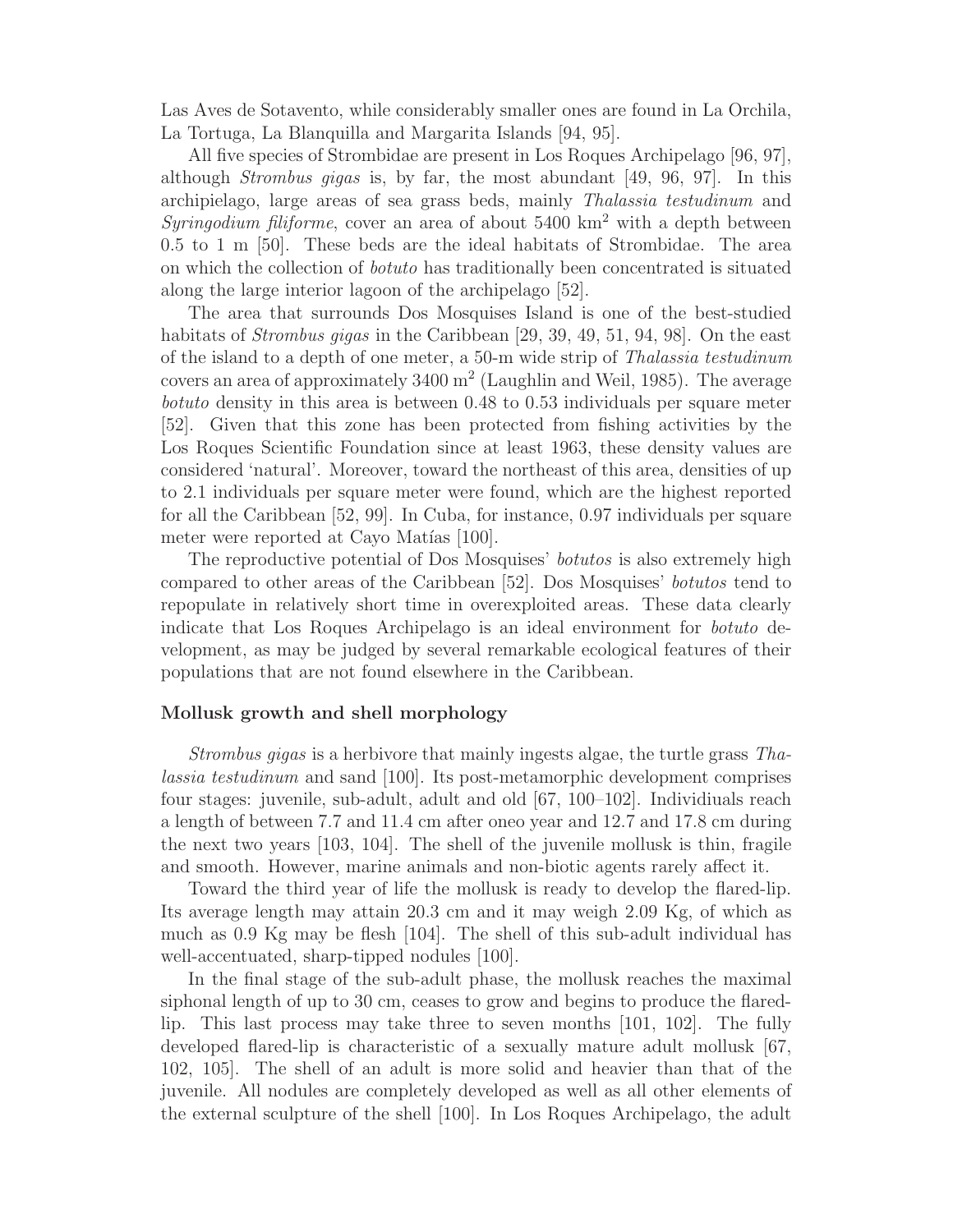may attain a length of between 14.5 and 30 cm [52]. Shells larger than 30 cm have not been reported for the Caribbean [106]. The mollusk can live upwards of 20 years [67]. During this time the shell grows in thickness. Due to the natural processes of erosion and abrasion the shell's overall length decreases. As a consequence, the average length of old shells is less than that of younger specimens [67, 101]. These old shells can have an outer lip over 5 cm thick. The whole shell is deteriorated by animals and environment and the nodules are only slightly accentuated and worn [100].

# **Mollusk processing**

The most evident indication of the human use of *botuto* for food is the circular perforation in the spire of the shell. This hole allows introduction of a sharpened artifact so that the tissue that connects the animal to its shell can be cut. By grasping the animal by its operculum and pulling, it may be removed from the shell. This circular hole has been associated generally, though not exclusively, with the aboriginal technique of meat extraction  $[6, 23, 64, 104, 107]$ . The elongated, narrow hole, made by a metallic tool such as a machete, has been regarded as a non-aboriginal technique, introduced to the Caribbean by the conquerors [6, 23]. However, systematic and context-sensitive studies of this phenomenon may determine whether all non-circular perforations may or may not be considered non-aboriginal (Figure 3). It has been suggested that the circular hole was made by striking the spire of the shell with the apex of another shell [6, 64, 104]. It may reasonably be assumed that identifiable traces of such an operation should be left on the perforated shell and on the shell used as a 'perforator'.

In order to understand the material and spatial correlates of the 'aboriginal manner' of botuto processing for food, Antczak [6] opened circular holes in shells of 50 living mollusks [65]. Old specimens were definitely the worst 'perforators' since the tips of their apexes were thick and rounded. Juvenile shells were too light to be effective against adult and old shells and their apexes were too fragile to endure repeated blows. Adult shells, between 18 and 21 cm in length, were the most effective and durable 'perforators'. In one instance an adult of 25 cm in length, efficiently perforated 23 shells before its apex became round and ineffective.

The location of the opening hole in the spire of the perforated shell must be very precise. Otherwise additional holes are necessary to reach and successfully cut-off the attaching muscle. We assume that some errors occurred mainly because both adult and old specimens that were being perforated might have had thick bunches of algae adhered around their spires, as observed today in living animals, which impeded the recognition of the correct spot.

Thirty minutes were required to perforate 40 shells (5 juveniles, 25 adults and 10 old), remove the soft body of the animal, separate the visceral parts and wash the meat [6]. Once the meat is removed from the shell it must be washed in the sea to remove visceral parts and sand. In consequence, it is suggested that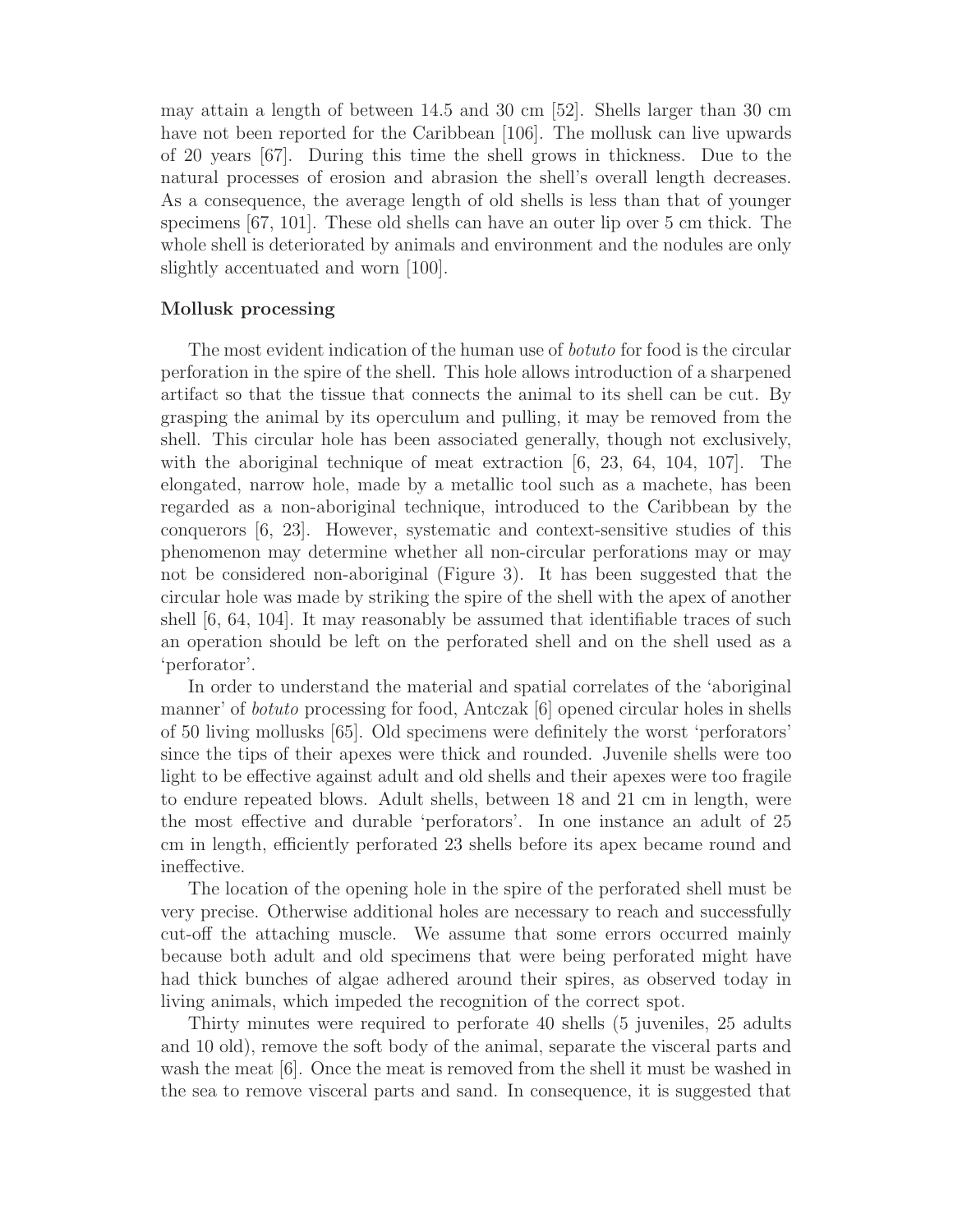

Figure 3: Two main types of opening holes used in the processing of Strombus gigas mollusks: (top) pre-Hispanic circular 'perforation'; (bottom) elongated hole left by the metallic tool.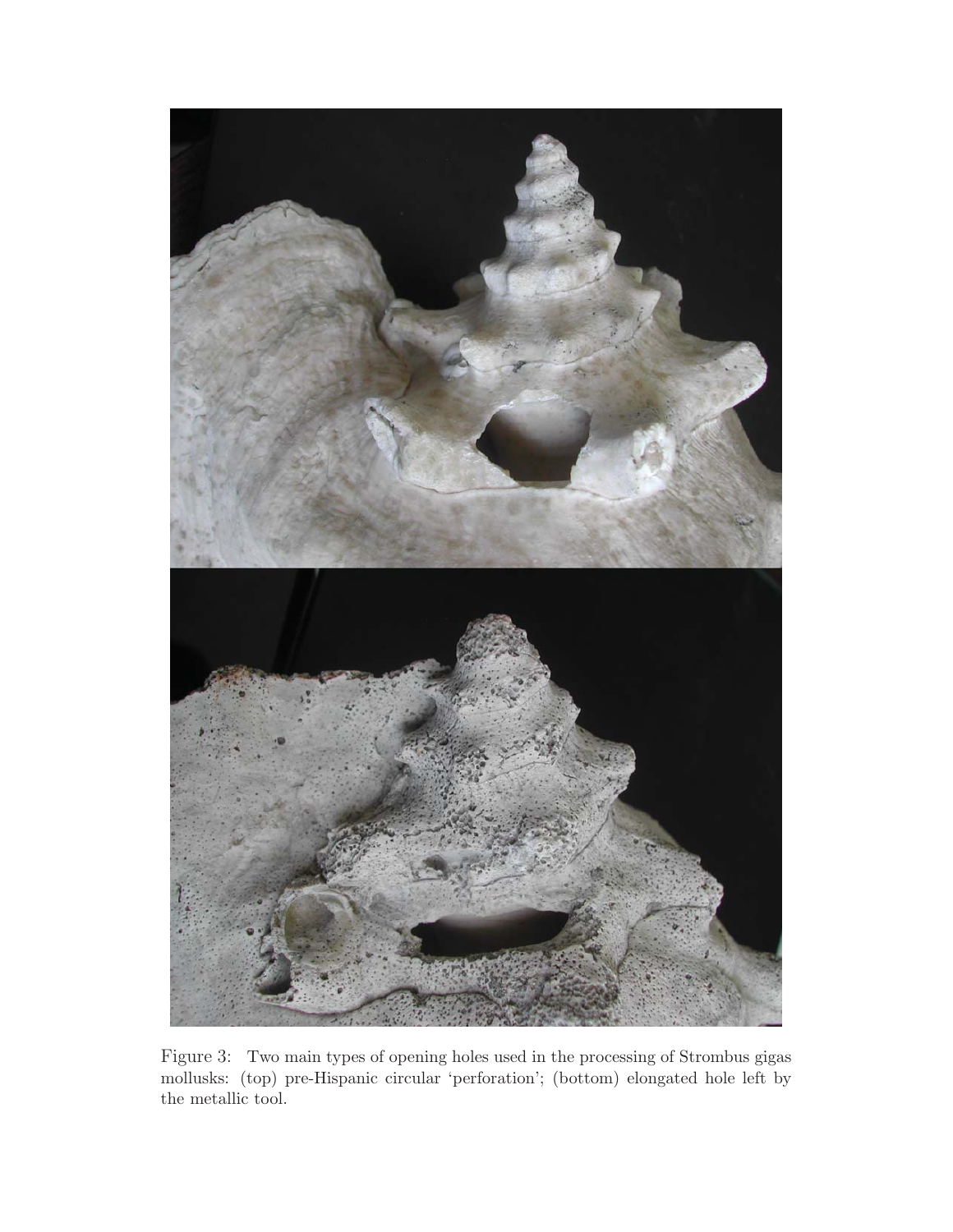the Amerindian processing areas might have been preferentially located very close the seashore, especially when large quantities of mollusks were processed.

### **Whole shells**

Almost all excavation units at the DM site yielded significantly more perforated than unperforated whole shells (Table I). This indicates that the majority of botutos discarded in the site were originally processed for culinary purposes. However, certain figures in Table I call for special attention. How may the highest ratio of perforated shells in the Trench D be interpreted? Given this ratio, as well as the overall structure (low shell heap) and location (on the palaeoshoreline) of the Trench D deposit, this may be considered as an area where Amerindian activities were oriented almost exclusively to the extraction of flesh with subsequent shell discard [6]. This interpretation may also be reinforced by other characteristics of the deposit, such as the highest density of botuto shells per cubic meter of the cultural deposit (Table I), extremely low non-botuto taxonomic diversity, scarcity of potsherds (all are small, and only four, pertaining to the same vessel, are decorated), and the virtual absence of shell, stone and bone artifacts. However, it should be mentioned that two small hearths, a few plain potsherds, and fragments of turtle carapace and fish vertebrae were found at a depth between 30 and 45 cm toward the base of the midden [6]. Were the lower and upper layers of the midden accumulated by culturally differentiated people and during temporally separated events? Unfortunately, the recuperated pottery is of low diagnostic value and cannot give insight into the homogeneity/diversity and chronology of this deposit. Decorated pottery was not found in the deepest layers and potsherds were not found anywhere in the mid-section of the heap until its top. At the top, four fragments of one pedestal base bowl with incised/punctated decoration were scattered among the shells. The superficial and solitary presence of this vessel invokes too many possible explanations to be of any value for the cultural/temporal determination of processes involved in the heap's formation. However, further analysis of the geomorphology of DM Island and of the structure and composition of the Trench D deposit can shed light on its cultural/natural formation processes and chronology. The evidence indicates that during the early stages of formation of the Trench D deposit (its deeper layers), the Amerindians carried out activities not dedicated exclusively to botuto processing, such as food preparation and consumption. If so, then the upper layer(s) composed exclusively of *botuto* shells might have been accumulated later, during one or more episodes of very intense mollusk processing and shell discard. How much later is difficult to determine. In fact, the conspicuous homogeneity of shell morphology through the deposit may suggest that it is, as a whole (upper and lower layers), a result of the discard activities of culturally homogeneous people within a relatively short time.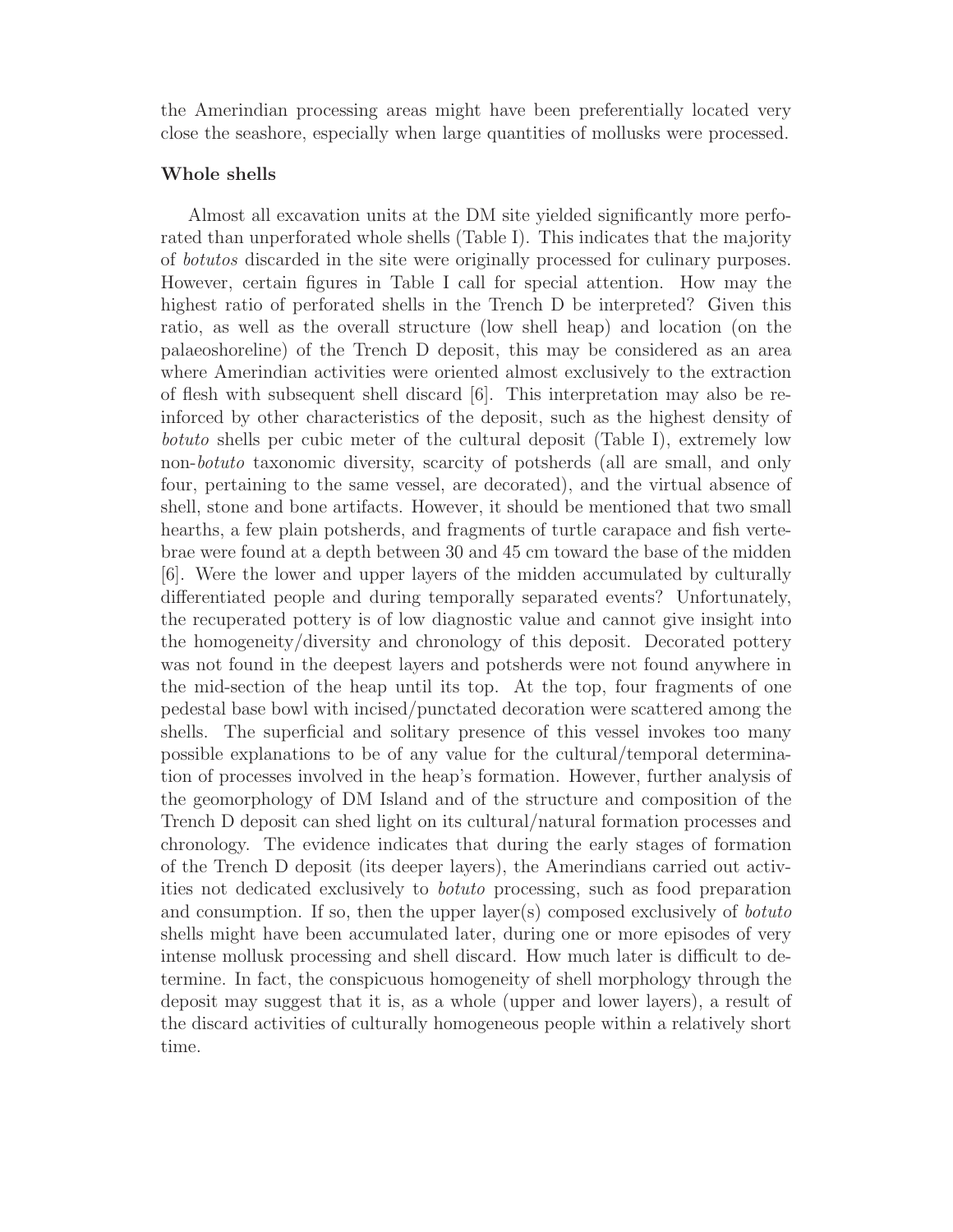|          |                            | Type             | $\operatorname{Perforated}$ | Unperforated             | Total            |
|----------|----------------------------|------------------|-----------------------------|--------------------------|------------------|
| Trench A | $0-20$ cm                  | $\bf J$          | $\overline{7}$              | $\sqrt{3}$               | 10               |
|          |                            | $\boldsymbol{A}$ | $\overline{2}$              | $\sqrt{2}$               | $\,4\,$          |
|          |                            | $\bigcirc$       | $\sqrt{2}$                  | $\overline{\phantom{0}}$ | $\sqrt{2}$       |
|          | $20-40$ cm                 | $_{\rm J}$       | 233                         | 79                       | 312              |
|          |                            | А                | $31\,$                      | $\sqrt{3}$               | 34               |
|          |                            | $\overline{O}$   | $1\,$                       | $\sqrt{2}$               | $\sqrt{3}$       |
|          | T                          |                  | 276                         | 89                       | 365              |
| Trench B | $0-20$ cm                  | $\rm J$          | $\mathbf{1}$                | $\mathbf{1}$             | $\sqrt{2}$       |
|          |                            | А                |                             |                          | $\overline{0}$   |
|          |                            | $\overline{O}$   |                             |                          | $\theta$         |
|          | $20-40\mathrm{~cm}$        | $_{\rm J}$       | 42                          | 24                       | 66               |
|          |                            | A                | $50\,$                      | 95                       | 145              |
|          |                            | $\overline{O}$   | $\mathbf{1}$                | $24\,$                   | $25\,$           |
|          | $\mathbf T$                |                  | 94                          | 144                      | 238              |
| Trench C | $0-20$ cm                  | $\rm J$          | $29\,$                      | 49                       | $8\,$            |
|          |                            | A                | 17                          | 22                       | $39\,$           |
|          |                            | $\overline{O}$   | $\overline{\phantom{0}}$    | $\sqrt{2}$               | $\sqrt{2}$       |
|          | $20\text{-}40~\mathrm{cm}$ | $_{\rm J}$       | 577                         | 448                      | 1025             |
|          |                            | А                | 697                         | 217                      | 914              |
|          |                            | $\overline{O}$   | $227\,$                     | 250                      | 477              |
|          | $\mathbf T$                |                  | 1547                        | 988                      | 2535             |
| Trench D | $0-20$ cm                  | $\rm J$          | 420                         | $23\,$                   | 443              |
|          |                            | А                | 112                         | $\sqrt{2}$               | 114              |
|          |                            | $\bigcirc$       | $\overline{\phantom{0}}$    | $\overline{2}$           | $\sqrt{2}$       |
|          | $20\text{-}40~\mathrm{cm}$ | $_{\rm J}$       | 558                         | 16                       | 574              |
|          |                            | $\boldsymbol{A}$ | 111                         | $\qquad \qquad -$        | 111              |
|          |                            | $\overline{O}$   |                             | $\mathbf{1}$             | $\,1$            |
|          | $\mathbf T$                |                  | 1201                        | 44                       | 1245             |
| Trench E | $0-20$ cm                  | $\rm J$          | $\sqrt{2}$                  | $\overline{\phantom{0}}$ | $\sqrt{2}$       |
|          |                            | A                |                             |                          | $\boldsymbol{0}$ |
|          |                            | $\overline{O}$   | $\overline{\phantom{0}}$    |                          | $\boldsymbol{0}$ |
|          | $20-40~\mathrm{cm}$        | $\rm J$          | 51                          | 12                       | 71               |
|          |                            | А                | 19                          | $\boldsymbol{2}$         | 21               |
|          |                            | $\bigcirc$       | $\,6\,$                     | $\sqrt{2}$               | $8\,$            |
|          | T                          |                  | 84                          | 16                       | 100              |
| Trench F | $0-20$ cm                  | $_{\rm J}$       | $\bf 5$                     | $\sqrt{2}$               | $\,7$            |
|          |                            | $\boldsymbol{A}$ |                             | $\sqrt{2}$               | $\sqrt{2}$       |
|          |                            | $\overline{O}$   |                             | $\overline{\phantom{0}}$ | $\overline{0}$   |
|          | $20-40$ cm                 | $\bf J$          | 19                          | $9\phantom{.0}$          | 28               |
|          |                            | $\boldsymbol{A}$ | $\,6\,$                     | $\mathbf{1}$             | $\,7$            |
|          |                            | $\overline{O}$   |                             |                          | $\boldsymbol{0}$ |
|          | $\mathbf T$                |                  | $25\,$                      | $10\,$                   | $35\,$           |

Table I: Whole, perforated and unperforated Strombus gigas shells from Trenches A-F, DM site. Shell type J-Juvenile, A-Adult, O-Old. T-Total.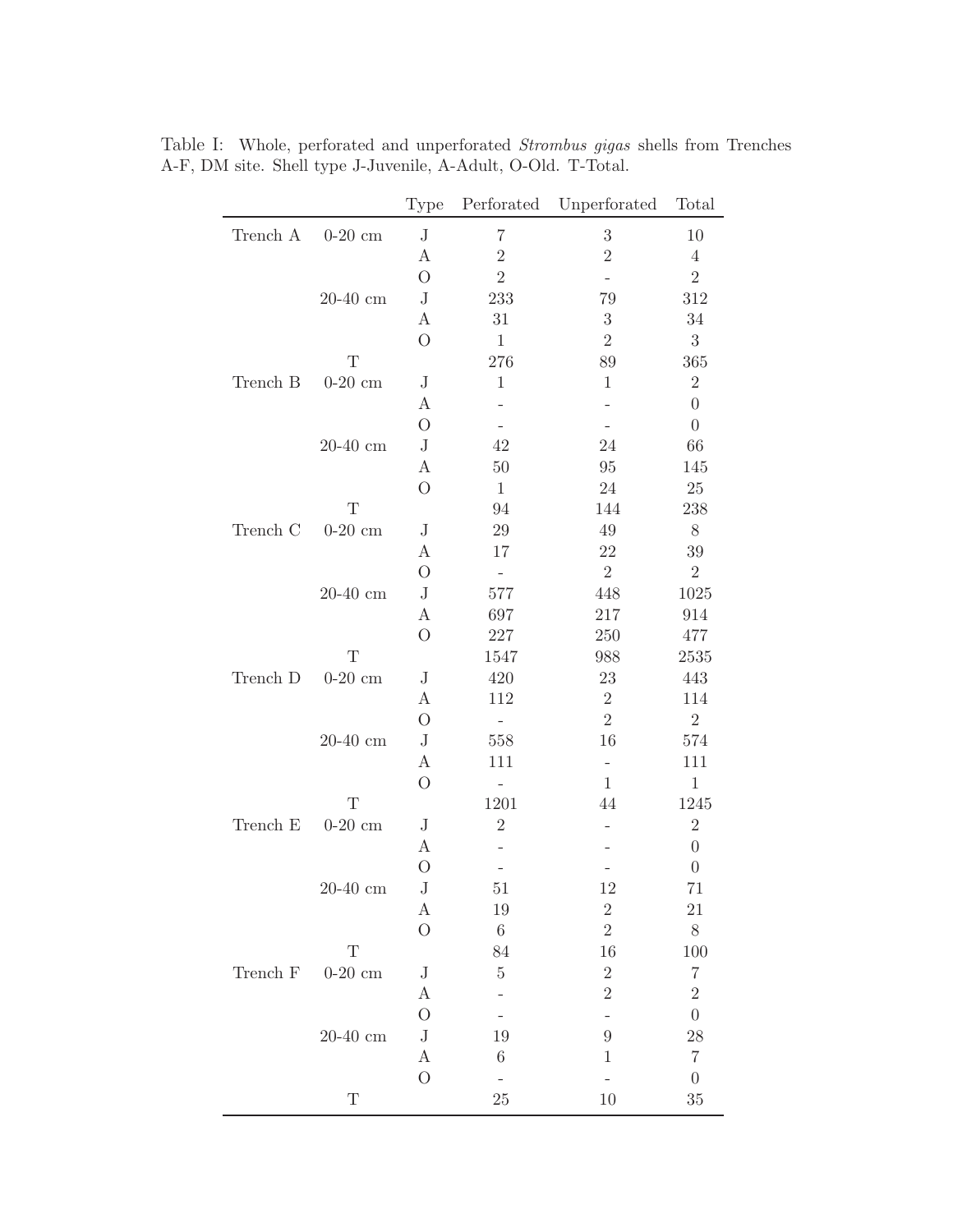| Phylum/Class<br>Predator | Species                                                     | Morphologic type            | Shell alteration                 | Discard pattern                 | Reference                                                                                                                                                                                                                                                                                                                             |
|--------------------------|-------------------------------------------------------------|-----------------------------|----------------------------------|---------------------------------|---------------------------------------------------------------------------------------------------------------------------------------------------------------------------------------------------------------------------------------------------------------------------------------------------------------------------------------|
| Gastropoda               | Fasciolaria tulipa<br>Murex pomum                           | All<br>$\overline{AB}$      | Drilled<br>None                  | Unknown<br>Unknown              | [29]                                                                                                                                                                                                                                                                                                                                  |
| Cephalopoda              | Octopus vulgaris                                            | Juvenile<br>$\overline{AB}$ | Drilled<br>None                  | Jnknown<br>Unknown              | $\begin{bmatrix} 108, 109 \\ 110 \end{bmatrix}$<br>$\begin{bmatrix} 2 \\ 1 \end{bmatrix}$                                                                                                                                                                                                                                             |
| Crustacea                | Paguristes grayi                                            | Juvenile                    | Broken around                    | Transported                     | $[49]$                                                                                                                                                                                                                                                                                                                                |
|                          | Petrochirus diogenes                                        | Juvenile Adult?             | Small shells crushed<br>aperture | Unknown                         |                                                                                                                                                                                                                                                                                                                                       |
|                          | Carpilius corallinus                                        | Juvenile                    | Broken?<br>Broken                | Unknown<br>Unknown              | $\begin{array}{c} \left[ 106, \\ \left[ 49 \right] \right. \end{array}$                                                                                                                                                                                                                                                               |
|                          | Callinectes sapidus<br>Calappa gallus                       | Juvenile<br>Juvenile        | Broken?                          | Unknown                         | $\begin{bmatrix} 1 & 1 & 1 \\ 1 & 1 & 1 \\ 1 & 0 & 6 \\ 1 & 0 & 6 \\ 1 & 0 & 6 \\ 1 & 0 & 6 \\ 1 & 0 & 6 \\ 1 & 0 & 6 \\ 1 & 0 & 6 \\ 1 & 0 & 6 \\ 1 & 0 & 6 \\ 1 & 0 & 6 \\ 1 & 0 & 6 \\ 1 & 0 & 6 \\ 1 & 0 & 6 \\ 1 & 0 & 6 \\ 1 & 0 & 6 \\ 1 & 0 & 6 \\ 1 & 0 & 6 \\ 1 & 0 & 6 \\ 1 & 0 & 6 \\ 1 & 0 & 6 \\ 1 & 0 & 6 \\ 1 & 0 & $ |
|                          | Panulirus argus                                             | Juvenile                    |                                  | Unknown                         |                                                                                                                                                                                                                                                                                                                                       |
|                          |                                                             | Juvenile?                   | Patterned breakage               | Unknown                         |                                                                                                                                                                                                                                                                                                                                       |
| Pisces                   | Epinephelidae                                               | Juvenile                    | Breakage                         | Jnknown                         | $\boxed{112}$                                                                                                                                                                                                                                                                                                                         |
|                          | Lutjanidae, $Petrometopon$                                  | Juvenile $(x<80$ mm         | Crushed                          | Unknown                         | [49, 52,                                                                                                                                                                                                                                                                                                                              |
|                          | $c$ ruentatum, Trachinotus                                  |                             |                                  |                                 | 106, 113                                                                                                                                                                                                                                                                                                                              |
|                          | falcatus, Lachnolaimus                                      |                             |                                  |                                 |                                                                                                                                                                                                                                                                                                                                       |
|                          | maximus,~Balistes~vetula,                                   |                             |                                  |                                 |                                                                                                                                                                                                                                                                                                                                       |
|                          | $Diodon$ hystrix                                            |                             |                                  |                                 |                                                                                                                                                                                                                                                                                                                                       |
|                          | Aetobatus narinari, Dasyatis                                | Juvenile and adults         | Crush all the shell              | Heaps of crushed                | [52, 106,                                                                                                                                                                                                                                                                                                                             |
|                          | americana                                                   |                             |                                  | shells in water<br>$4-6$ m deep | 114                                                                                                                                                                                                                                                                                                                                   |
|                          | Galeocerdo cuvieri                                          | Дl                          | Ingest whole shell               | Unknown                         |                                                                                                                                                                                                                                                                                                                                       |
| Reptilia                 | Caretta caretta                                             | All                         | Crush                            | Heaps of crushed<br>shells      | $\begin{bmatrix} 1.06 \\ 1.06 \end{bmatrix}$                                                                                                                                                                                                                                                                                          |
|                          | $\label{prop:pretrm} \emph{Eretmochelys } \emph{imbricata}$ | <b>All</b>                  | Crush                            | Heaps of crushed<br>shells      | $[52] \centering% \includegraphics[width=1\textwidth]{images/TrDiS-Architecture.png} \caption{The 3D (top) and the 4D (bottom) of the 3D (bottom) and the 5D (bottom) of the 3D (bottom) and the 3D (bottom) of the 3D (bottom). The 3D (bottom) is a 3D (bottom).} \label{fig:TrDiS-Architecture}$                                   |
| Mammalia                 | Tursiops truncatus                                          | $\sim$                      | $\sim$                           |                                 | $\left[106\right]$                                                                                                                                                                                                                                                                                                                    |

Table II: The natural predators and patterns of their damage to Strombus gigas shell. Table II: The natural predators and patterns of their damage to Strombus gigas shell.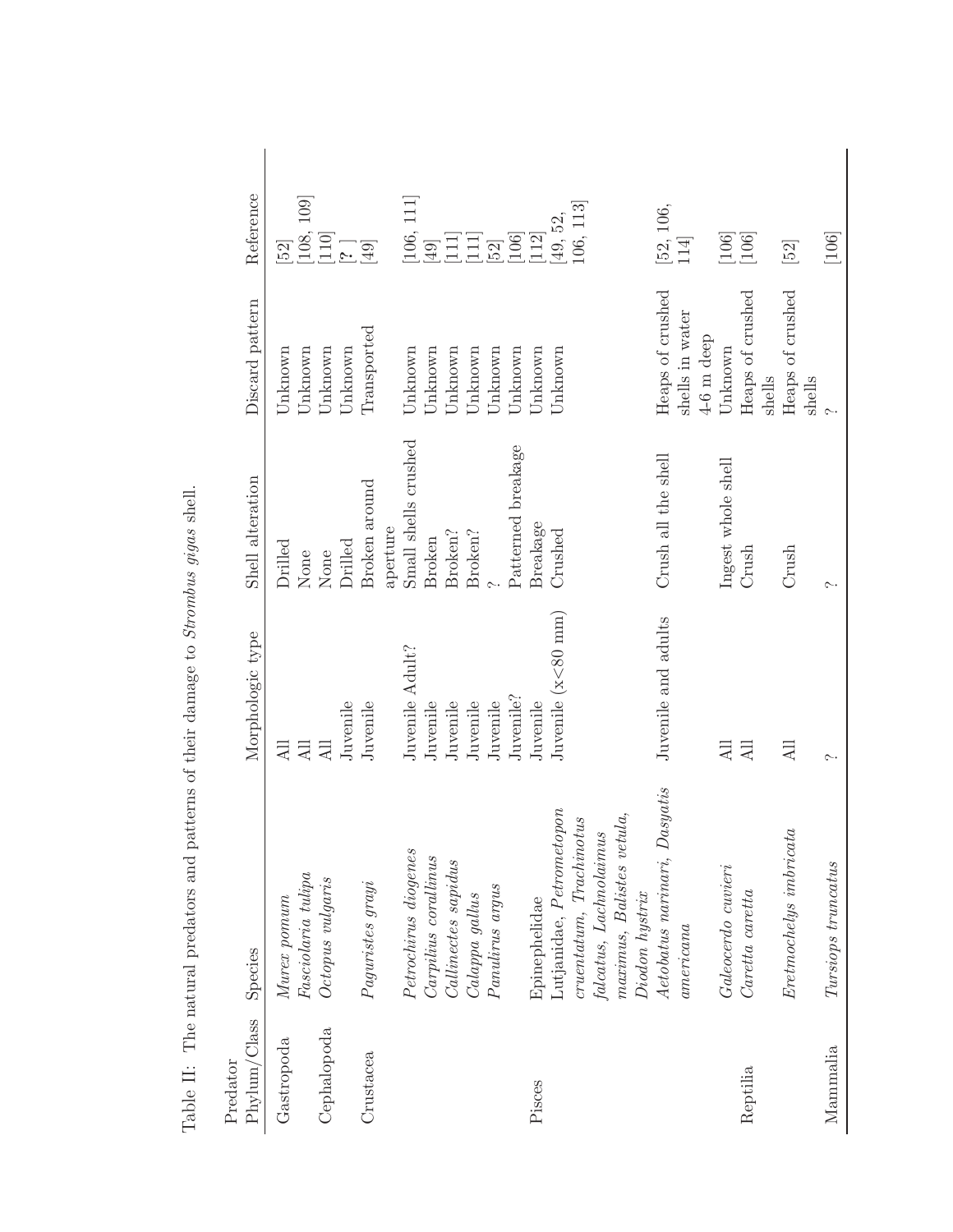Even if we cannot determine whether the lower and upper deposits in the Trench D were or were not contemporary, we can reach some conclusions about the temporal relation between them and the Valencioid deposits located inland. We know that the first shells processed in the area of Trench D, and probably the whole line of the adjacent heaps, were discarded directly on an active palaeoshoreline. Afterwards the coastline protruded eastward from this area (Figure 2). We also know that the deposits situated 25 m to the northeast of Trench D (pit  $DM/A/1K$ ) gave an uncalibrated radiocarbon date of A.D. 1270  $\pm$  80. This suggests that the deposits associated with Trench D must have been created earlier than those of Pit  $DM/A/1K$ , sufficiently as to allow the formation of about 25 m of land that separates them. However, samples recovered in two pits located close to Trench D and from the bottom of their shell deposits, yielded dates of A.D. 1290-1440 and 1200-1340 (calibrated at 2 sigma). This indicates that the processes of mollusk exploitation in the areas of Pit  $DM/A/1K$ , Trench D, and the two mentioned pits, as well as the protrusion of the active seashore, were relatively quick and could have happened in decades rather than centuries. Whether all these shell deposits were a result of activities carried out by the people culturally related to those who left the clearly Valencioid remains in the inland areas of Trenches A-C and E-F, cannot be determined.

We have already mentioned that the upper layers of Trench D cannot be conclusively considered as temporally and functionally separated from the inland Valencioid deposits. However, the homogeneity of the shell assemblage through the entire Trench D deposit, the spatial separation between this Trench and Pit K, and the relation of both areas to the protruding palaeoshoreline, leads us to consider that the whole line of heaps to the north and south from Trench D may be a pre- A.D. 1200 deposition (Figure 2). Furthermore, they may be separated in time from the inland Valencioid deposits, even though all radiocarbon dates in DM site overlap at 2 sigma. For now, the deposits of, and adjacent to, Trench D are referred here as 'pre-Valencioid'.

The botutos were processed for food all over the DM site, although with different intensities (Table I). If, however, the shell heaps located in the area of the Trench D and its surroundings are considered as the results of specialized botuto processing for food carried out on the paleoshore, how then may other, inland deposits containing shells be interpreted? In particular, we refer to those deposits that contain high proportions of horizontally scattered unperforated shells, characterized by a low density and associated with hearth features, ceramic, shell, stone and bone artifacts. Among them, the botuto shells assemblage at Trench B, show particularly anomalous figures such as (1) the highest ratio of unperforated old shells in relation to other trenches, (2) an inverted proportion between perforated and unperforated shells. To address the possible significance of these anomalies we need to have a closer look at the modified shells and discuss additional distributional and contextual data.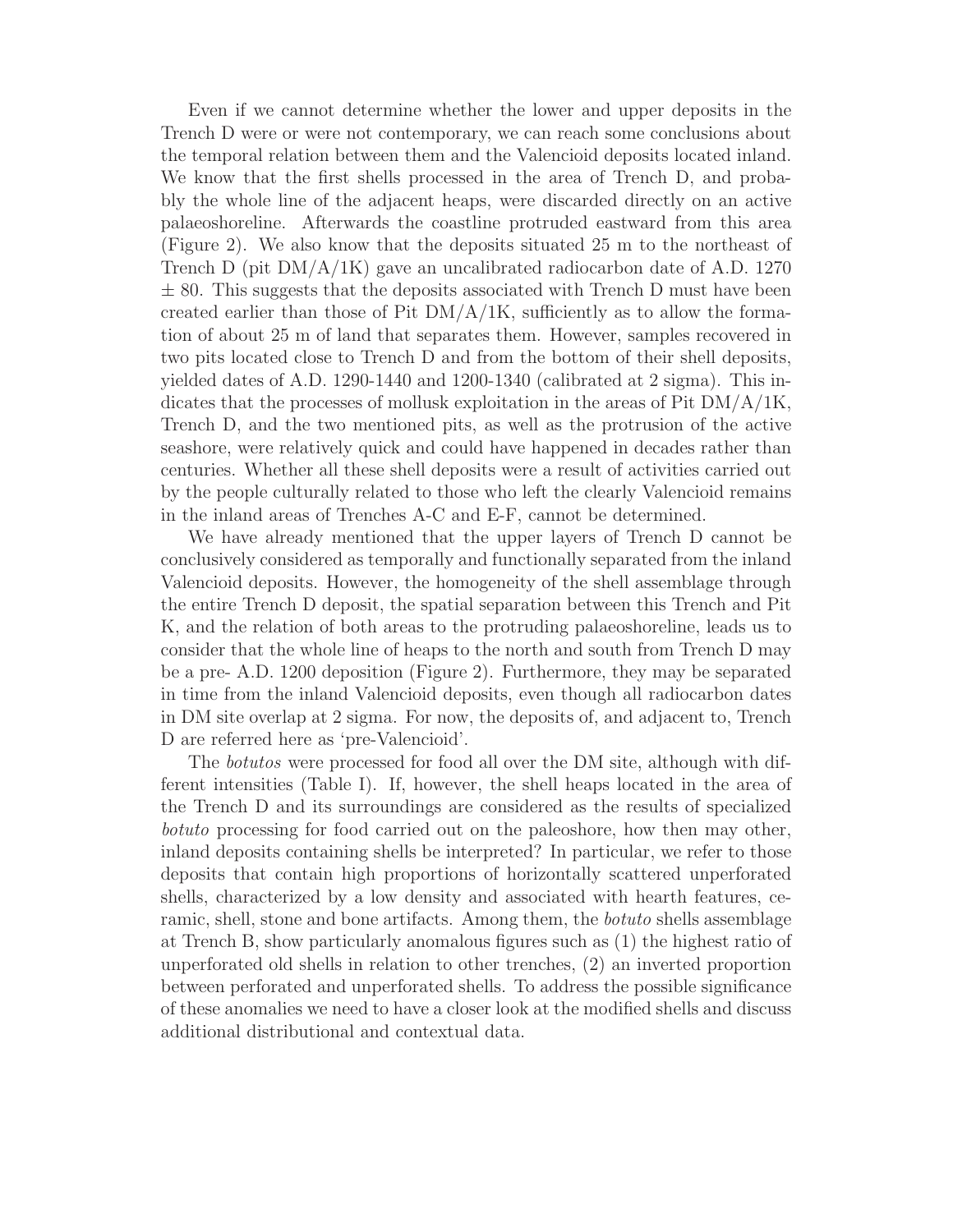|               |          |            | Unmodified Modified |          |          | Worked   |                |
|---------------|----------|------------|---------------------|----------|----------|----------|----------------|
|               |          | <b>MNI</b> | shells den-         | shells   | Discs    | shell    | Lips           |
| Trench        | $MNI \#$ | density    | sity                | density  | density  | density  | density        |
| А             | 365?     | 9.7?       | 9.7                 | $\gamma$ | 0.1      | 0.2      | $\theta$       |
| B             | 245      | 18.8       | 18.3                | 0.5      | 3.2      | 10.6     | 0.15           |
| $\mathcal{C}$ | 4669     | 124.5      | 67.7                | 57       | 0.6      | 0.7      | 26.9           |
| D             | 1248     | 312        | 311.2               | 0.75     | 0.25     | $\Omega$ | $\overline{0}$ |
| Ε             | 125      | 78         | 63.7                | 14.3     | 1.25     | 2.5      | 7.5            |
| F             | 44?      | 36.6?      | 44                  | $\gamma$ | $\Omega$ | 1.6      | $\overline{0}$ |
| Tot/Av        | 6696     | 96.6?      | 85.7                | 18.1     | 1.08     | 3.2      | 11.5           |

Table III: Characteristics and densities (number of items per one cubic meter of cultural deposit) of the Strombus gigas shells, shell artifacts and preforms from Trenches A-F, DM site.

# **Modified shells and fragments**

Water-worn fragments as well as freshly-fractured specimens may be found on the insular beaches. We studied a small assemblage of 12 fragments of botuto shell that have no evidence of anthropic alteration. These are eight gouge-like and four scoop-like specimens, found in Trenches A and E. They are heavily water-worn on all their edges and surfaces. These specimens are either part of a natural soil matrix or were brought to the site from the beach by the Amerindians. Identical specimens may be found washed ashore on all the beaches of the Dos Mosquises Island. The entire shell may be damaged when trapped within the coral rubble, which moves vigorously during the heavy seas. Some shells may also be crushed, occasionally in large quantities, and discarded with a specific pattern by natural predators (Table II).

The majority of *botuto* predators are able to crush juvenile shells (between 60 and 150 mm in length). However, some, like marine turtles and rays, may crush even adult and old individuals, leaving fragmented shells in shallow waters in regularly structured heaps (Table III). The great majority of modified shells deposits in Dos Mosquises Island are located well inland from the seashore. Their modifications are, almost certainly, of anthropic origin. However, the shells altered by non-biotic processes as well as by the predators may easily be confused with those altered by humans, especially in situations where the modified shells and/or shell fragments are deposited in the modern intertidal zones or palaeoshoreline (i.e. as many in Caribbean Archaic sites).

#### **Selectivity or randomness?**

Were the Amerindians selecting certain natural morphological types of shells or collecting them randomly? To answer this question one is tempted to examine whether or not the archaeological shell assemblages match the frequencies of occurrence of the natural morphological types as found at present in their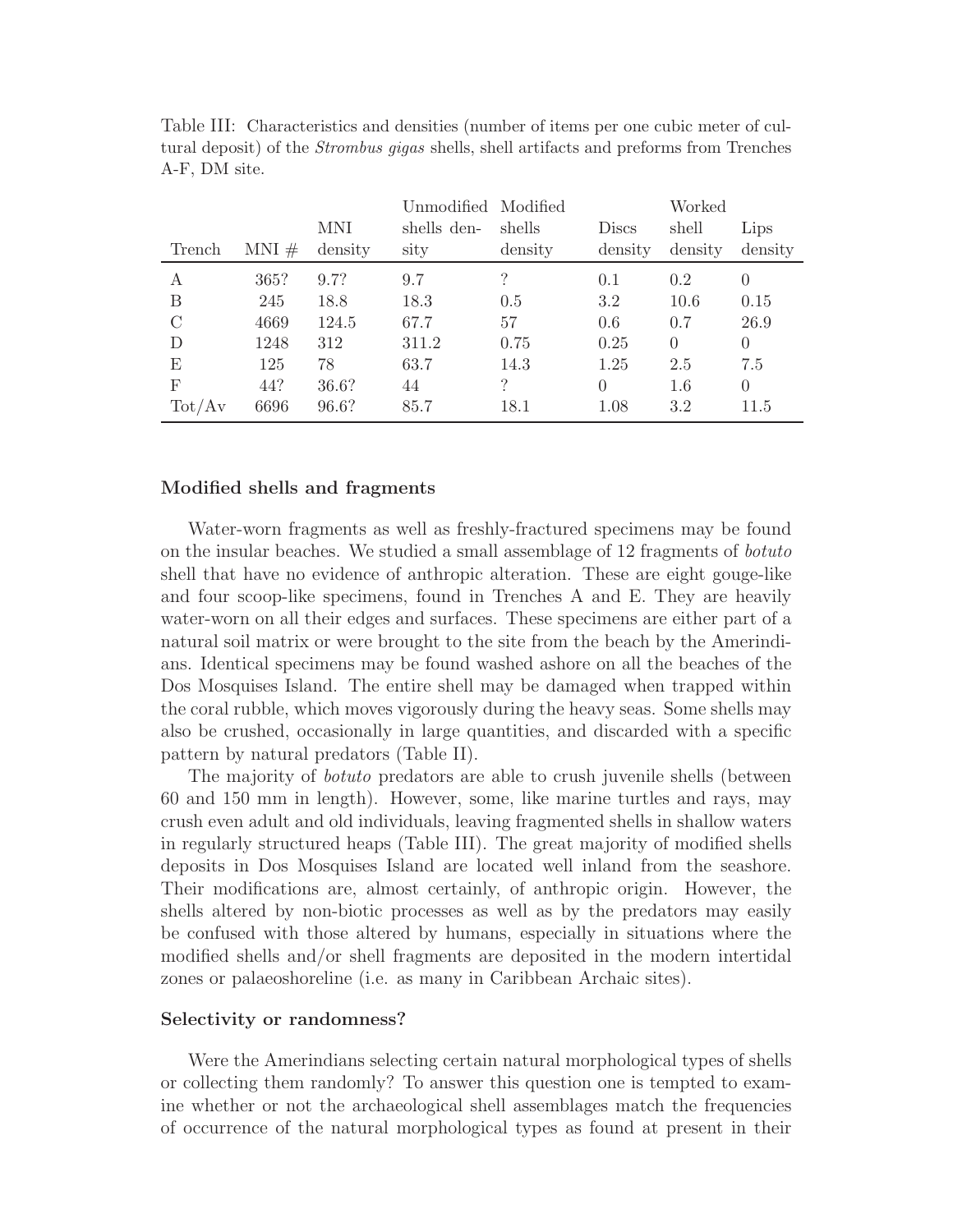habitats [64]. However, the assumption about the direct relationships between the two sets of data does not have a secure basis upon which to develop archaeological inferences. The pertinent ecological data, even though easily available in the specialized literature [52, 100, 115], were not obtained in studies whose time-depth may be compared to the time archaeologists have to confront. The frequency of the different types in the natural habitat depends on the success of every particular season of reproduction and, therefore, may vary seasonally. The tropical storms, hurricane tails and other natural agents that affect the islands may considerably alter the overall composition of the stock [116] (Table II).

The patterns of type-occurrence may vary spatially from one sub-area to another, even within the same study zone (i.e. Los Roques Archipelago). On the other hand, the deposits of botuto shells in Dos Mosquises and in other islands are, almost certainly, not a product of 'flash-in-time' episodes but rather accumulations to which the shells were added, subtracted or reorganized (vertically and horizontally) during successive visits. Even if we could demonstrate that a particular botuto heap was created during the duration of one particular visit, the shells that compose it might have been collected in different habitats and during different seasons of the year. For example, is the overwhelming predominance of juveniles in Trench D (Table I) a reflection of cultural selection or of mollusks that were randomly gathered in the site's surrounding waters? It may be argued that these data suggest that the creators of this heap, who probably pertained to the first wave of Amerindian visitors to the island, took advantage of the 'virgin' natural populations of botuto. Large and relatively stable through time, aggregations of juvenile mollusks in shallow waters with bottoms covered by Thalassia testudinum were reported from many areas of the Caribbean [101, 103, 117]. In the area of Dos Mosquises Island, juveniles inhabit mainly the shallow-water beds between 0.5 and one meter in depth [39, 52]. They could easily be collected there by Amerindians wading in groups or individually, regardless of sex and age [118–120]. Adult mollusks live predominantly in depths between four and eight meters [52] and could be accessed near the shore by an individual diver or by at least a two person team with the use of the canoes. In Alcolado's [100] report, the juveniles accounted for the majority while the adults constituted 33.16% of the total population. In fact, the frequency of occurrence of natural types of botuto in Trench D roughly matches those of these modern studies. Given that the shells show great morphological homogeneity along the vertical dimension of the Trench D heaps, our guess is that they may, in fact, represent the results of the exploitation of the virgin botuto populations carried out during consecutive events close in time. In other words, the composition of these deposits is probably the result of opportunistic, non-selective gathering. This supposition may still be followed further. It is known that a massive migration of adult botuto individuals from the deeper waters, to copulate and deposit eggs in the shallow sandy bottoms, begins in April and lasts for a few consecutive months, each year [52]. The migration of reproductive adults takes them to the same bottoms that, during the rest of the year, are dominated by the juveniles. Were the mollusks from Trench D collected during the months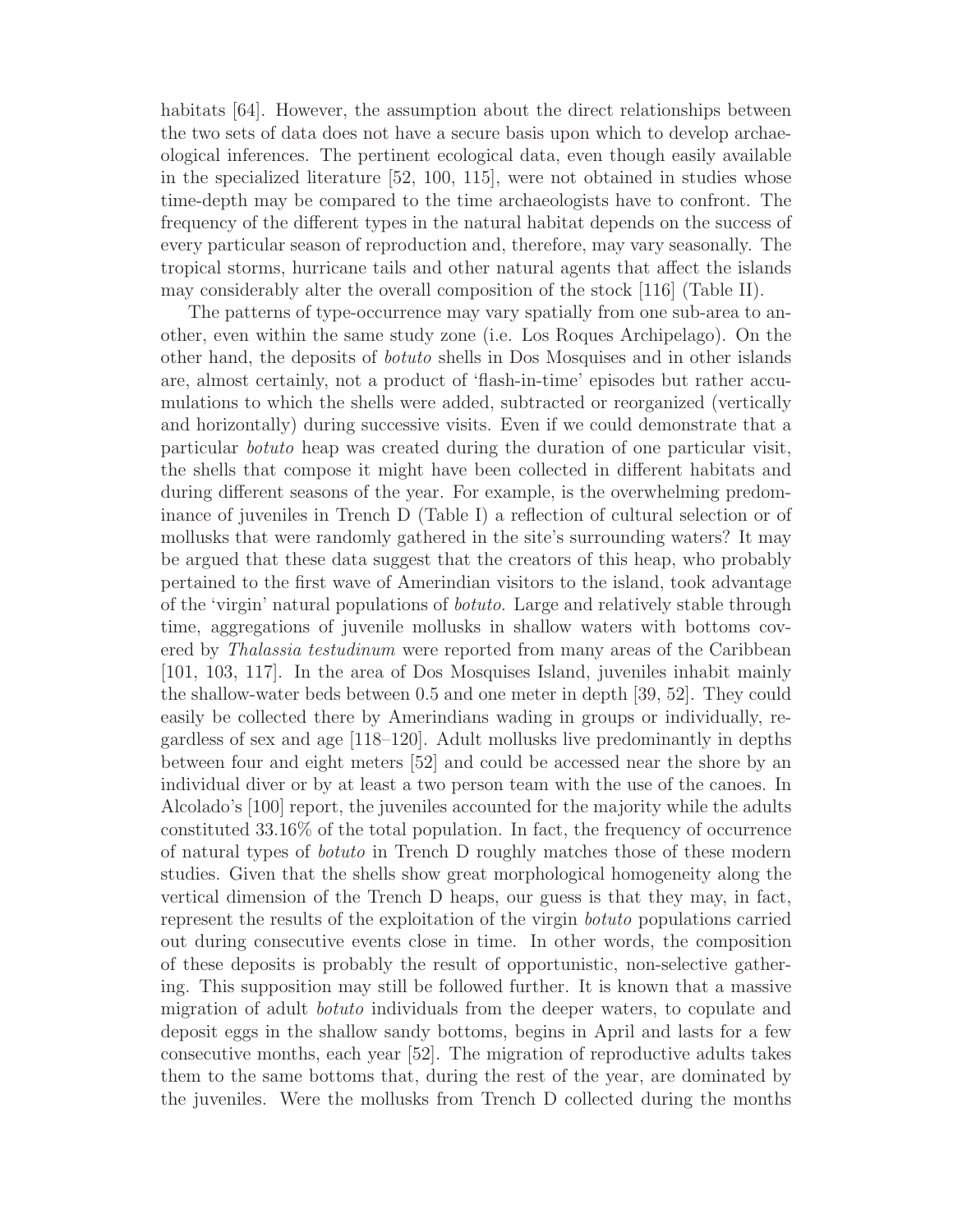prior to and after the reproductive season, when the juveniles dominated the area?

Regardless of how attractive the above suggestions might be, we should emphasize that the high frequencies of juveniles in Trench D may also be a result of cultural selection because, for example, of the juvenile's more tender flesh or easier-to-perforate shells. Undetermined functional or non-functional reasons might have also influenced the final composition of this shell deposit. Finally, the lack of any functional relationship between the upper segments of the Trench D heaps and other botuto shell deposits in DM site are not yet firmly established.

The on-shore deposited assemblages from Trenches A and F, as well as the inland deposit from Trench E, show compositions that, if treated as a whole, also grossly match the natural populations dominated by juvenile individuals (Tables I and IV). Therefore, they may also indicate the opportunistic, nonselective exploitation of the mollusks. However, to determine whether or not the proximity to the seashore is positively co-related to the large quantity of discarded juvenile shells, we excavated four test pits (1 x 1 m) to the north-east of Trench D (Figure 2, 1K-4K), assuming that these shells might have been discarded on or close to the palaeoshoreline. These assemblages yielded very similar proportions of juvenile and adults (116 and 108 respectively). Old individuals and unperforated shells were absent and few of the shells were modified. The lack of unperforated shells and old individuals relates these assemblages to those from Trench D (unifunctional specialized mollusk processing). At the same time the high proportion of adults and the presence of modified shells are similar to the compositions of the assemblages from Trench C (Table IV).

How can we interpret the composition of the assemblages from Trenches B and C, which are distant from the shore? In the latter trench the adults are slightly more numerous than the juveniles and the importance of old individuals is accentuated (Table IV). In Trench B these characteristics are even more emphatic: the adults clearly dominate the assemblage with an important proportion of old specimens. These compositions may be the result of cultural selectivity, for food and/or as a raw material, of the botuto. However, it may also be argued that the shells from these deposits were collected precisely during the migrations and congregations of adults during the reproductive phase as previously mentioned. It might have also been the case that the natural populations of juveniles from the inshore shallow waters were overexploited, obliging the Amerindians to dive into the deeper water habitats where the adults dominate. We will discuss these questions in the following section.

# **Dietary considerations**

Even though we still do not know how the contribution of the botuto to the diet of the Valencioid visitors to Dos Mosquises Island is precisely related to these of other marine resources (fish, lobsters, turtles, crabs, other mollusks), there is no doubt that it had to be considerable. However, precise determination of this contribution is an unrealizable goal. How can we determine how many unperforated, both whole and modified shells, might or might not have been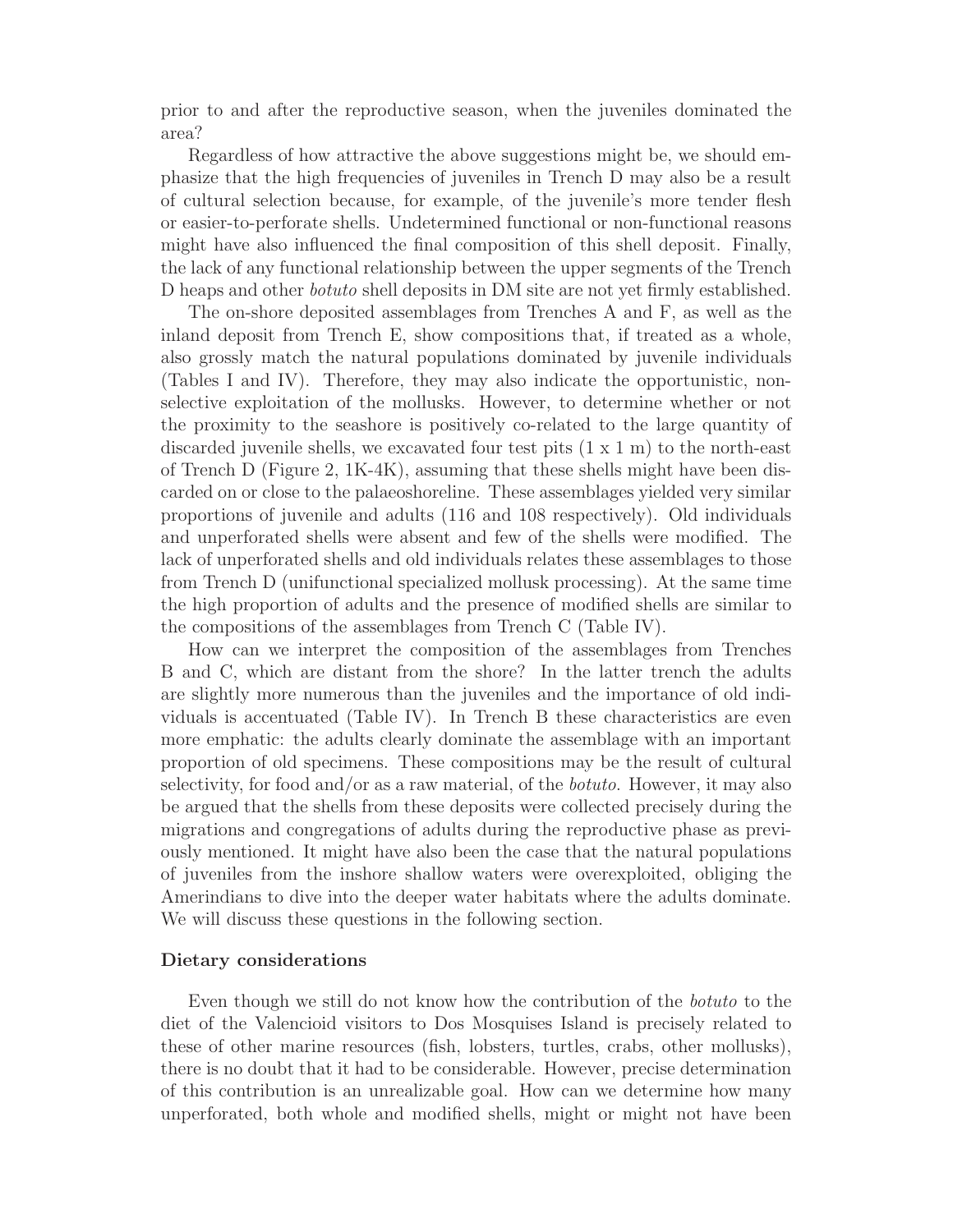| Trench | <b>Type</b>  | J              | А              | O              | Total          |
|--------|--------------|----------------|----------------|----------------|----------------|
|        | W            | 68             | 145            | 25             | 241            |
|        | M            | $\sqrt{6}$     | 3              | $\overline{0}$ | 9              |
| Β      | <b>MNI</b>   | 74             | 148            | 25             | 250            |
|        | $\%$         | 30             | 50             | 10             |                |
|        |              |                |                |                |                |
|        | W            | 1103           | 953            | 479            | 2535           |
| С      | $\mathbf{M}$ | 840            | 1130           | 164            | 2134           |
|        | <b>MNI</b>   | 1943           | 2083           | 643            | 4669           |
|        | $\%$         | 42             | 45             | 13             |                |
|        | W            | 1017           | 225            | 3              | 1245           |
|        | $\mathbf{M}$ | $\overline{0}$ | $\overline{5}$ | $\theta$       | $\overline{5}$ |
| D      | <b>MNI</b>   | 1017           | 230            | 3              | 1250           |
|        | $\%$         | 81             | 18             | 0.2            |                |
|        | W            | 73             | 21             | 8              | 102            |
|        |              |                |                |                |                |
| E      | М            | 19             | 8              | 1              | 28             |
|        | MNI          | 92             | 29             | 9              | 130            |
|        | $\%$         | 71             | 22             | 7              |                |

Table IV: Distribution of natural morphologic types of Strombus gigas whole (W) and modified (M) shells in Trenches B-E, DM site. J - Juvenile; A - Adult; O - Old

considered as food-related items? The overall volume of meat processed for immediate (in situ) and/or delayed (preserved and shipped beyond the islands) consumption by the socio-culturally different occupants of the DM site cannot be inferred from the archaeological record. An unknown quantity of mollusks might have been processed beyond the site and DM Island, and their flesh brought to the site for consumption/preservation. Salting and sun drying of botuto meat is still a widespread practice among the Los Roques fishermen (information obtained from fisherman, Teobaldo Salazar 1983). It has been demonstrated that it is a successful strategy for storage and transportation of mollusk meat [121, 122], for data about dried Strombus gigas export from Turks and Caicos Islands to Haiti). Additionally, the volume of exploited mollusks might have varied from one occupational episode to another as well as from the first stages of the 'discovery' and installation in the Archipelago, to further stages of the explorations and exploitation of the islands' resources. As already discussed, the separation of the deposits that correspond to the different occupational episodes at DM is blurred. Table V shows the remarkable nutritional values of botuto meat compared to those estimated for chicken, beef and pork. It is noteworthy that the low frequency of cases of copper-deficiency and poliomyelitis reported among those native Bahamians whose diet was based on botuto, was related to its high content of assimilable copper [87, 106].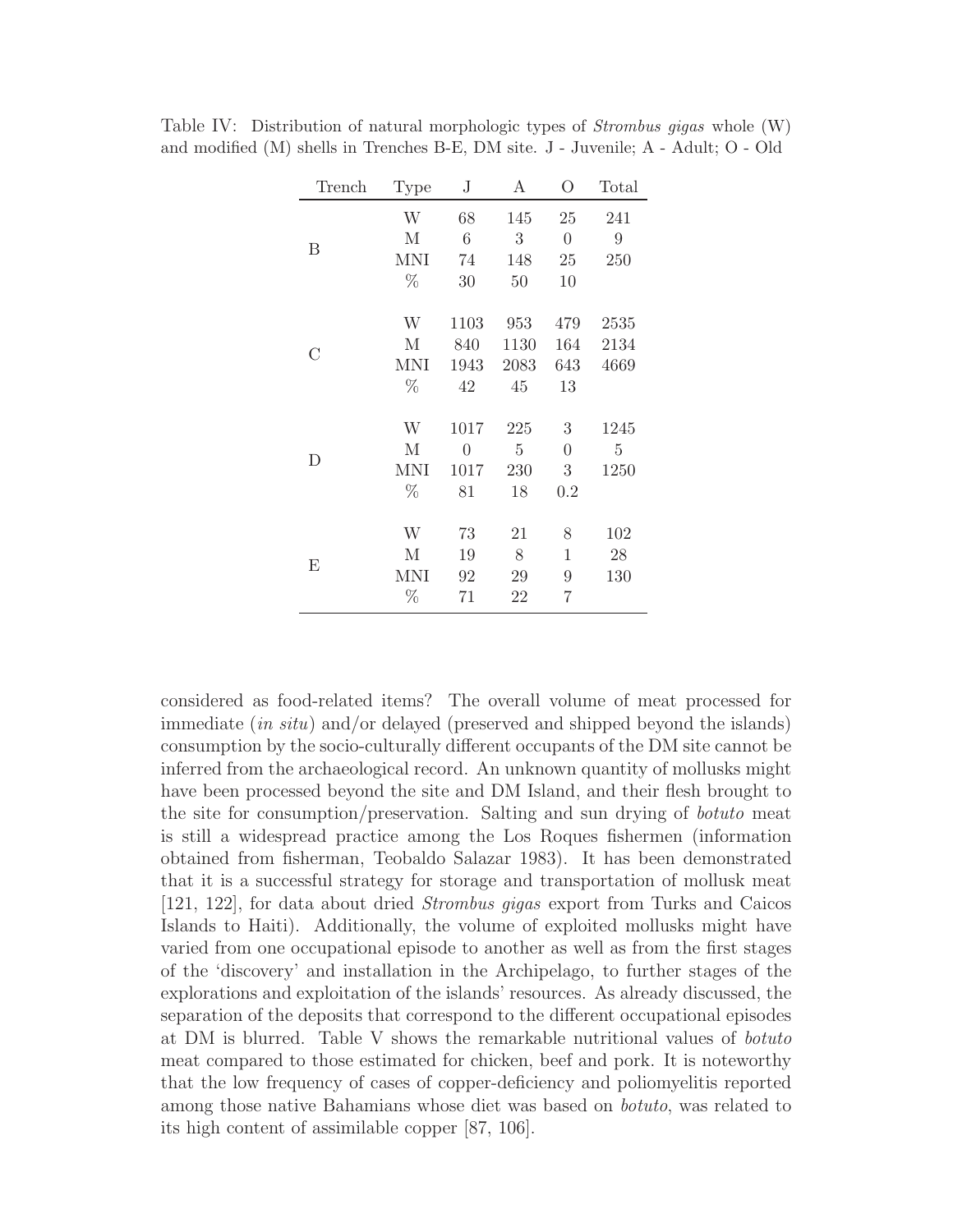Table V: Nutritional values of *Strombus gigas*, beef, chicken and pork meats, calculated in dry weight.  $^1$  Data from Fundación CIEPE, San Felipe, Servicio Tecnológico  $\#$  16387, analyses contracted by the authors, 21.09.1987. <sup>2</sup> Ministerio de Sanidad y Asistencia Social e Instituto Nacional de Nutrición (1983).

| Nutritional<br>information | Unit of<br>measure | $Strombus\ gigas1$ | Beef <sup>2</sup> | Chicken <sup>2</sup> | $\text{Pork}^2$ |
|----------------------------|--------------------|--------------------|-------------------|----------------------|-----------------|
| Protein                    | %                  | 60.8               | 74.2              | 61.4                 | 58.7            |
| Fat                        | $\%$               | 1.8                | 17.8              | 34.7                 | 37.8            |
| Minerals                   | $\%$               | 24.9               | 4.4               | 4.0                  | 3.5             |
| Phosphorous                | g/kg               | 3.51               | 7.3               | 6.1                  | 7.0             |
| <b>Iron</b>                | g/kg               | 0.13               | 0.1               | 0.04                 | 0.06            |
| Copper                     | g/kg               | 0.07               |                   |                      |                 |
| Calcium                    | g/kg               | 3.84               | 1.0               | 0.4                  | 0.2             |

Using the allometric formula provided by Laughlin and Weil [52] that allows estimating flesh of botuto from the siphonal length of its shell, we calculated that 2535 whole perforated and unperforated shells in the Trench C contributed with 266.853 Kg of meat (Table VI). However, it is very suggestive that the mollusks processed in Trench D yielded as much as 18.6% (ca. 131 Kg) of all meat that might have been extracted from shells (based on the total MNI number) in DM site (573.5 Kg.). The volume of botuto meat per cubic meter excavated in this purported 'pre-Valencioid' cultural deposit (Trench D) is 46.8 Kg, while in all Valencioid deposits together (Trenches A-C, E, F) it is only 6.9 Kg/m<sup>3</sup>. Recently, the estimates of the volume of botuto meat "enclosed" in the pre-Hispanic mega-middens located on La Pelona Island (south of Dos Mosquises) have been published [68–70], confirming the great scale of the pre-Hispanic exploitation of this resource in the Los Roques Archipelago. It is not our intention to go deeper into dietary calculations that will be soon provided by the ongoing research of our project [123]. However, we would like to highlight the potential of such a valuable resource on the economy, social complexity and politics of the prehistoric societies of north-central Venezuela as well as the impact of such a large-scale fishery on natural populations of this mollusk.

For this, let us use some modern ethnographic data to roughly assess the human effort involved in the exploitation of *botutos* and to illustrate the value of these data to the interpretation of the prehistoric realities. Table VII shows the maximum sustainable catch of botuto per man/day in different areas of the Caribbean. These figures are not the highest reported in the area since Hesse and Hesse [105] reported that one efficient diver could collect as many as 100 mollusks in half an hour from depths over nine meters in Turks & Caicos Islands. In the shallow waters of Dos Mosquises Island a crew of a boat (3-5 persons) could collect, without diving, as many as 700-1000 mollusks during half a day (this information, which refers to the 1970s, was obtained from botuto fishermen (Pablo Mata and Felipe Salazar, 1982-1985). The data indicate that in one day 3-5 men could collect over 300 Kg of highly nutritive meat! For this reason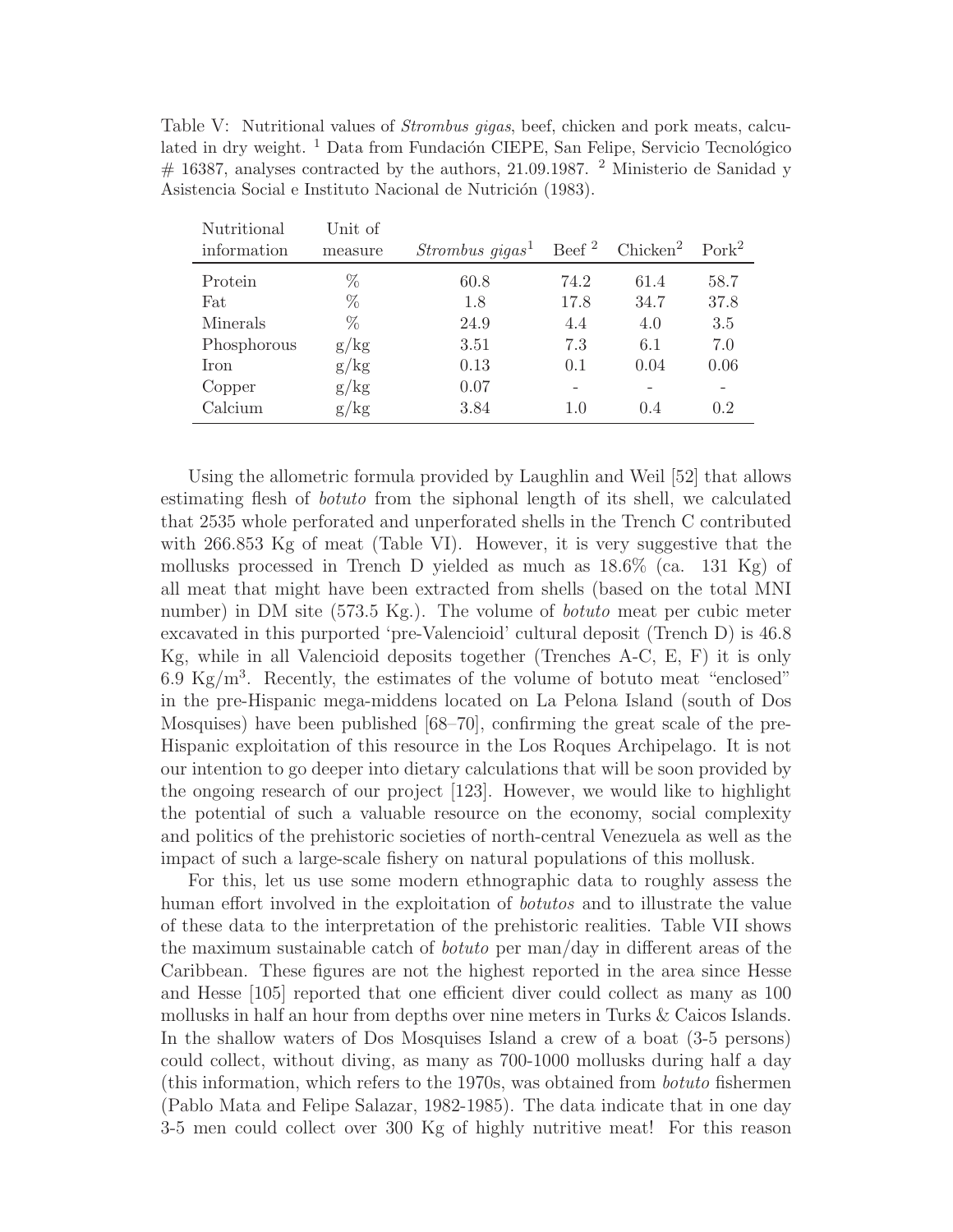| Shell/flesh | measurements | Average | Maximum | Minimum | Total |
|-------------|--------------|---------|---------|---------|-------|
|             | L            | 18      | 26.2    | 8       |       |
| Area A      | W            | 88.2    | 295     | 13      | 98456 |
| Area B      | L            | 18.3    | 24.5    | 11.5    |       |
|             | W            | 87.5    | 221     | 24      | 5865  |
| Area C      | L            | 19.3    | 24.3    | 14      |       |
|             | W            | 102.2   | 213     | 37      | 9202  |
| Area D      | L            | 19.3    | 27      | 10.5    |       |
|             | W            | 105.6   | 338     | 20      | 22509 |
| Area E      | L            | 20.4    | 27.5    | 10      |       |
|             | W            | 126.1   | 368     | 19      | 73640 |
| Area F      | L            | 20.3    | 27      | 10      |       |
|             | W            | 123.2   | 338     | 19      | 57181 |

Table VI: Average, maximum and minimum whole Strombus gigas shell (2535 specimens) lengths and weights of flesh from sub-areas A-F within Trench C, DM site. L - Length in centimeters; W - Weight of animal flesh in grams

we consider the botuto should or can very appropriately be called 'the fruit of paradise'.

The above discussion has a direct bearing on interpretation of the archaeological botuto shell deposits; even though it may certainly be argued that the Amerindian botuteros were not working to fulfill modern market demand. We will argue that the mollusks specified in Table VII were almost exclusively collected by diving, while the Amerindian populations could have taken advantage of shallow water dense populations, easily accessible by wading. Using the figure of 120 botutos as an average one-man catch per day, which is the lowest average reported for modern Los Roques fishery (Table VII), it can be estimated that all the botuto shells from the Valencioid deposits within the DM site (MNI=6696) could have been collected by two men in less than a month. However, was such a quantity of mollusks available in Dos Mosquises Island waters?

Botutos may be collected everywhere around the island. However, the ideal habitats, and therefore the major densities of *botutos*, have been reported from sea-grass bottoms toward the southeastern shores. These shallow waters between 0.1 and 1.0 m in depth cover approximately  $3400 \text{ m}^2$  [125] with average densities of 0.5 *botutos*/ $m^2$  [39]. This indicates that 1700 mollusks could have been collected from this area by wading on a single occasion. In consequence, all 1245 mollusks from Trench D could have been collected, in theory, from this area during a one-day episode by a few people. The heaps and scattered botuto shells in Dos Mosquises Island site are only minor elements of the insular landscape in comparison to the large mega-middens located on other islands of the Los Roques Archipelago. A large part of these middens is undoubtedly of pre-Hispanic origin. In the light of the above considerations, these mega-middens should not necessarily be seen as the products of very long-term successive accumulations resulting from botuto fishery. They may be alternatively seen as the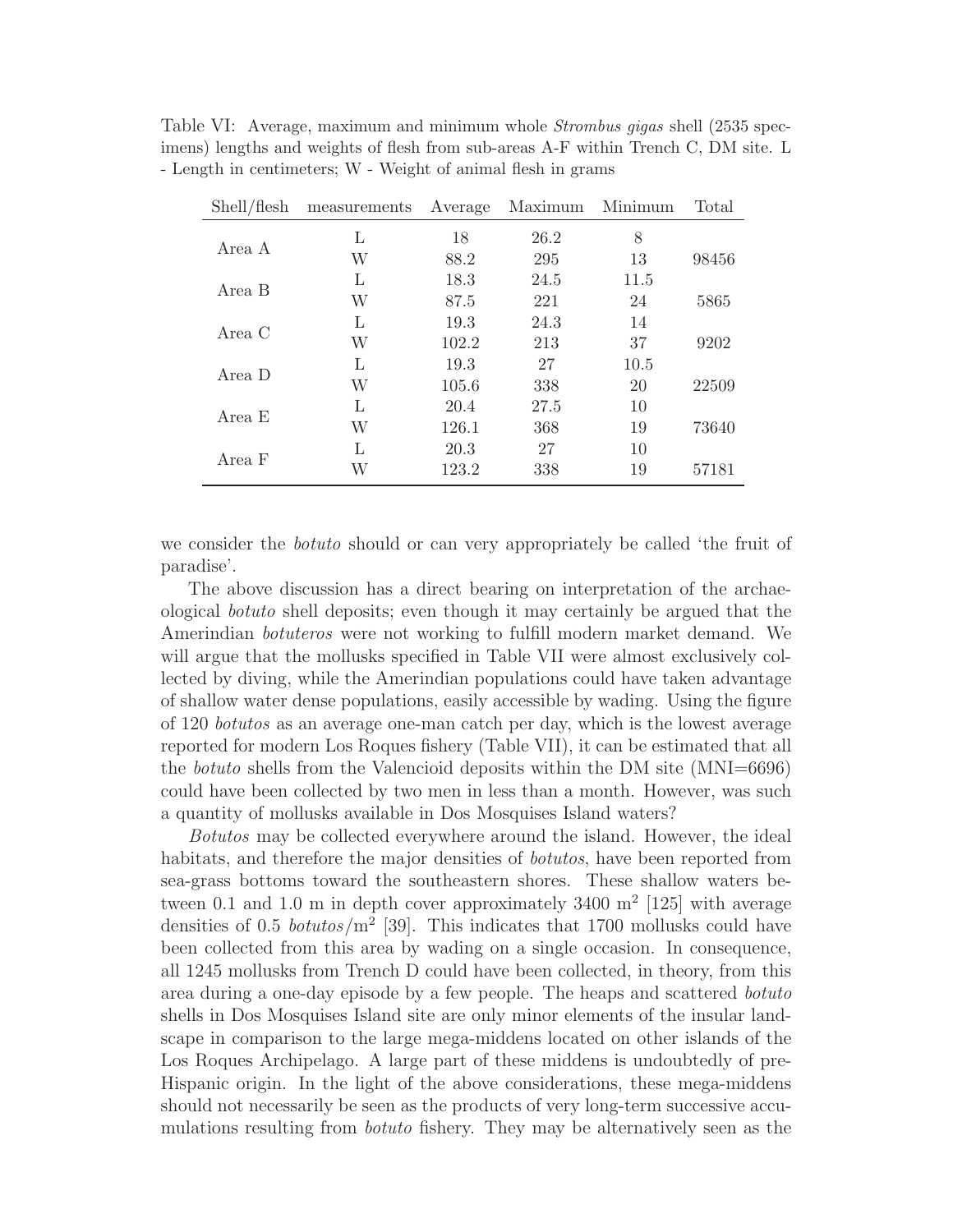Table VII: Estimated catch of the *Strombus gigas* mollusks per man/day in different areas of the Caribbean between  $1960s$  and  $1980s<sup>1</sup>$ . See Figure 4. <sup>1</sup>All data refers shells collected by diving at the depths of about nine meters. <sup>2</sup> The real yields are larger than shown in this table since during the conversion of the original data the total amount has been divided by the number of crew of the boat despite the fact that not all crew members participate in mollusk collection.

| Area           | Use of boat | Quantity of collected mollusks Reference |         |
|----------------|-------------|------------------------------------------|---------|
| Los Roques     | 1 boat      | $233^2$                                  | [52]    |
| Los Roques     | 2 boats     | $250^2$                                  | [52]    |
| Los Roques     | 1 boat      | $120^2$                                  | [46]    |
| Grenadines     | 1 boat?     | $180^2$                                  | $[124]$ |
| Turks & Caicos |             | 600                                      | [105]   |
| Caicos Bank    |             | 277                                      | $[122]$ |

remains of a relatively short-time intense exploitative effort that should hardly impact the natural populations of this mollusk.

# **CONCLUSIONS**

The examples discussed in this paper indicate that the archaeological reconstruction of prehistoric fishery is a complex and rigorous intellectual exercise that has inherent limitations imposed by the very nature of the archaeological (context-dependant) record. To mitigate these constraints and achieve the goals of the historical ecological nature, the archaeological research should merge since the beginning with its bioecological conterpart in truly interdisciplinary terms.

The above discussion suggests that the pre-Hispanic occupants of the Los Roques islands heavily exploited the extremely dense and vulnerable populations of queen conch. We hypothesize that by the time of the Spanish Conquest the resource could have been depleted. Given that during the  $16^{th}$  -  $19^{th}$  centuries the archipelago was visited sporadically and only by small groups of people [23, 126], the affected mollusk populations would have recovered to pre-contact states. Since the beginning of the  $20^{th}$  century, and especially since the 1950s, small but permanent fishermen populations established in the archipelago exploited the queen conch so intensely that its population was depleted in the early 1980s. These examples raise the question for the potential of the archaeological data for the long-term study of the exploitation of marine populations, especially in those regions of America where reliable statistical data on fishery has only been collected for the last few decades.

We are confident that archaeological data can improve our understanding of the role of marine animals in human history in economic, socio-political, and ideological aspects. Moreover, the interdisciplinary evaluation of the archaeological data, such as that discussed here, would open further archaeological and bioecological interdisciplinary studies that would improve our understanding of the history of marine animal populations and their exploitation in the Carib-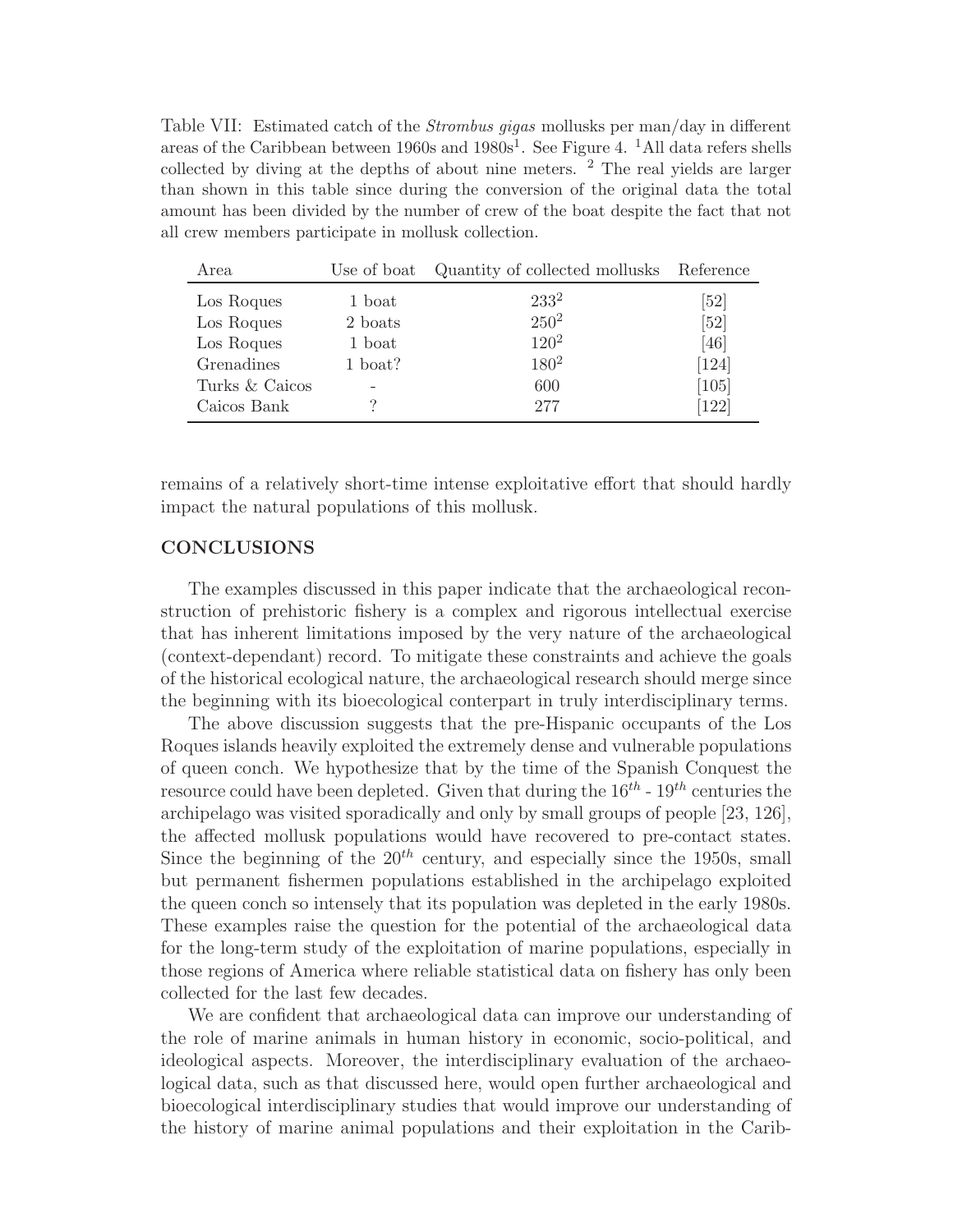

Figure 4: Sub-divisions of the Trench C, DM site, used for the classification of the Strombus gigas shell remains.

bean region. Once an interdisciplinary team validates the archaeological data discussed in this paper and, further, performs the comparative analysis of the pre-Hispanic, colonial and modern fishery statistics, the resulting information would play an important role in long-range queen conch management strategies and policies in the Los Roques Archipelago and adjacent island groups.

# **ACKNOWLEDGEMENTS**

We acknowledge the valuable comments of Warwick Bray, José R. Oliver and Ken Thomas, Institute of Archaeology, University College London, and Patricia Miloslavich, Roberto Cipriani and Juan M. Posada, Universidad Simón Bolívar, Caracas, on early versions of this paper. We also acknowledge the Theodore Dubin Foundation, New York, for financial support that permitted the preparation of the final version of this paper. Very special thanks go to the Los Roques Scientific Foundation and to the personnel of the Dos Mosquises Marine Biology Station for their invaluable assistance.

#### **REFERENCES**

- 1. Reid, C., 2001. "Potential for Historical-Ecological Studies of Latin American Fisheries." In P. Holm, D. Smith, and D. J. Starkey, eds., "The Exploited Seas: New Directions for Marine Environmental History," pp. 141–166. International Maritime Economic History Association/Census of Marine Life., St. John's, Newfoundland.
- 2. Wing, E. S. and E. J. Reitz, 1982. "Prehistoric Fishing Economies of the Caribbean." J. New World Archaeol., 5(2):13–32.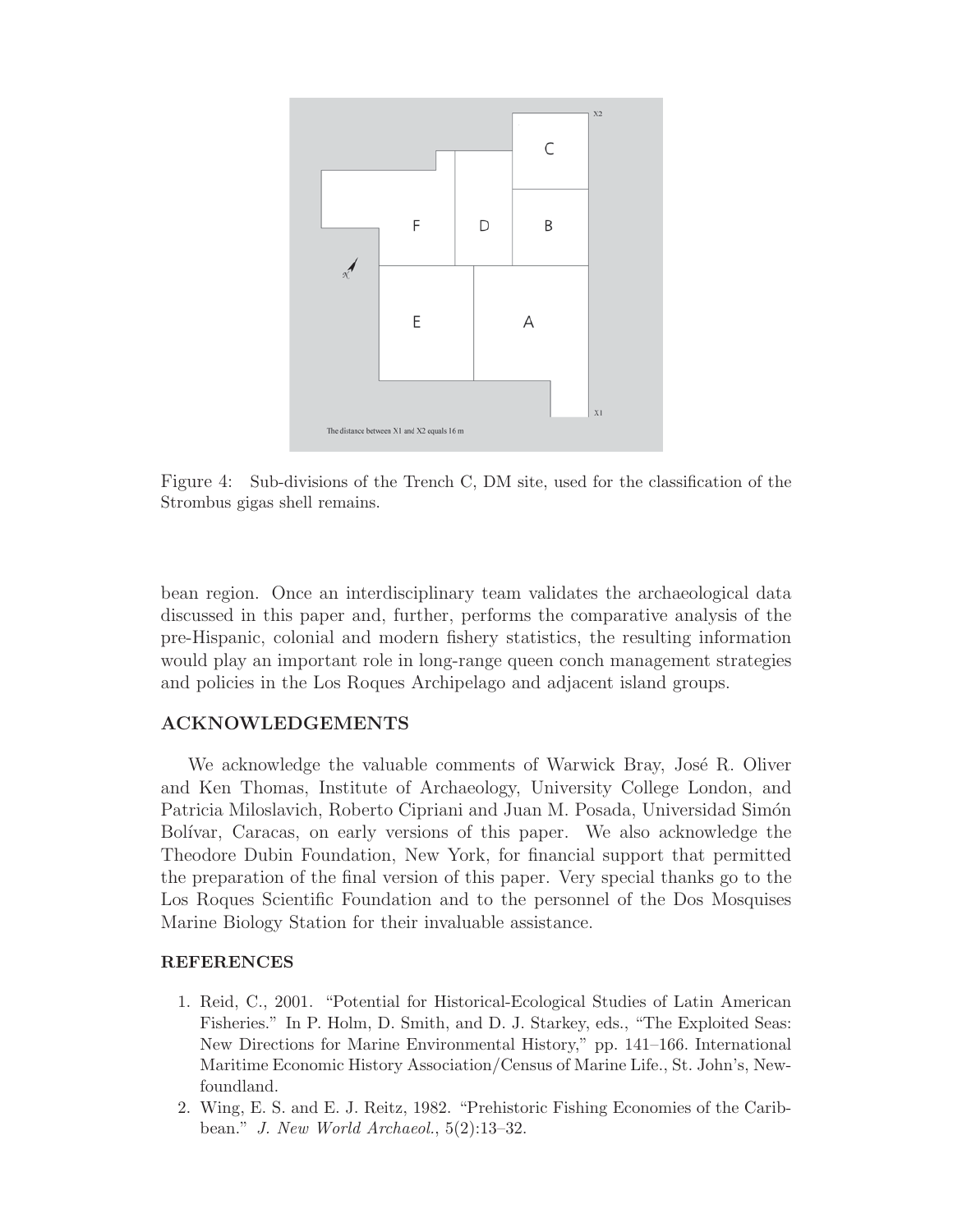- 3. Wing, E. S. and S. J. Scudder, 1983. "The Tropical Marine Edge Animal Exploitation by Prehistoric People." In J. Clutton-Brock and C. Grigson, eds., "Animals and Archaeology: Shell Middens, Fishes and Birds," pp. 197–210. BAR International Series, Oxford.
- 4. Wing, E. S., 1977. "Factors influencing exploitation of marine resources." In "The Sea in pre-columbian world," Conference at Dumbarton Oaks, pp. 47–64. October 26th and 27th, 1974 edition.
- 5. Wing, E. S., 1989. "Human exploitation of animal resources in the Caribbean." In A. Woods, ed., "Biogeography of the West Indies: Past, Present, and Future," pp. 137–152. Sandhill Crane Press, Inc., Gainesville.
- 6. Antczak, A., 1999. Late Prehistoric Economy and Society of the Islands off the Coast of Venezuela: A Contextual Interpretation of the Non-Ceramic Evidence. Ph.D. thesis, Institute of Archaeology, University College London, London.
- 7. Holm, P., D. J. Starkey, and T. D. Smith, 2001. Introduction, pp. xiii–xix. International Maritime Economic History Association/Census of Marine Life, St. John's Newfoundland.
- 8. Jackson, J. B. C., M. X. Kirby, W. H. Berger, K. A. Bjorndal, L. W. Botsword, B. J. Bourque, R. H. Bradbury, R. Cooke, J. Erlandson, J. A. Estes, T. P. Hughes, S. Kidwell, C. B. Lange, H. S. Lenihan, J. M. Pandolfi, C. H. Peterson, R. S. Steneck, M. J. Tegner, and R. R. Warner, 2001. "Historical Overfishing and the Recent Collapse of Coastal Ecosystems." Science, 293:629–638.
- 9. de Atley, S. and R. L. Bishop, 1991. "Toward an integrated interface for archaeology and archaeometry." In R. L. Bishop and F. W. Lange, eds., "Ceramic Legacy of Anna O. Shepard," pp. 358–380. University Press of Colorado, Niwot, COA.
- 10. Beaudry-Corbett, M., 2003. "A Social History of Archaeological Materials Characterization Studies." In L. V. Zelst, ed., "Patterns and Process; A Festchrift in Honor of Dr. Edward V. Sayre," pp. 19–25. Smithsonian Center for Materials Research y Education, Washington D.C.
- 11. Woodrom Luna, R., 2003. "The merging of archaeological evidence and marine turtle ecology: A case study approach to the importance of including archaeological data in marine science." SPC Trad. Mar. Res. Manag. Knowl. Infor. Bull., 15:26–30.
- 12. Hodder, I., ed., 1986. Reading the Past: Current Approaches to Interpretation in Archaeology. Cambridge University Press, Cambridge.
- 13. Posada, J. M., 1999. La pesca artesanal, una forma de vida tradicional, pp. 55–65. Ecograph, Caracas.
- 14. Stein, J. K., ed., 1992. Deciphering a Shell Midden. Academic Press, Inc., San Diego.
- 15. Baerreis, D. A., 1973. "Gastropods and archaeology." In D. W. Lathrap, ed., "Variation in Anthropology: Essays in Honour of John C. McGregor," pp. 43–53. Urbana, Illinois.
- 16. Ceci, L., 1984. "Shell midden deposits as coastal resources." World Archaeol.,  $16(1):62-71.$
- 17. Waselkov, G. A., 1987. "Shellfish Gathering and Shell Midden Archaeology." In M. B. Schiffer, ed., "Advances in Archaeological Method and Theory," volume 10, pp. 93–210.
- 18. Spenneman, D. H. R., 1993. "Cowrie shell tools: fact or fiction?" Archaeol. Oceania, 28(1):40–49.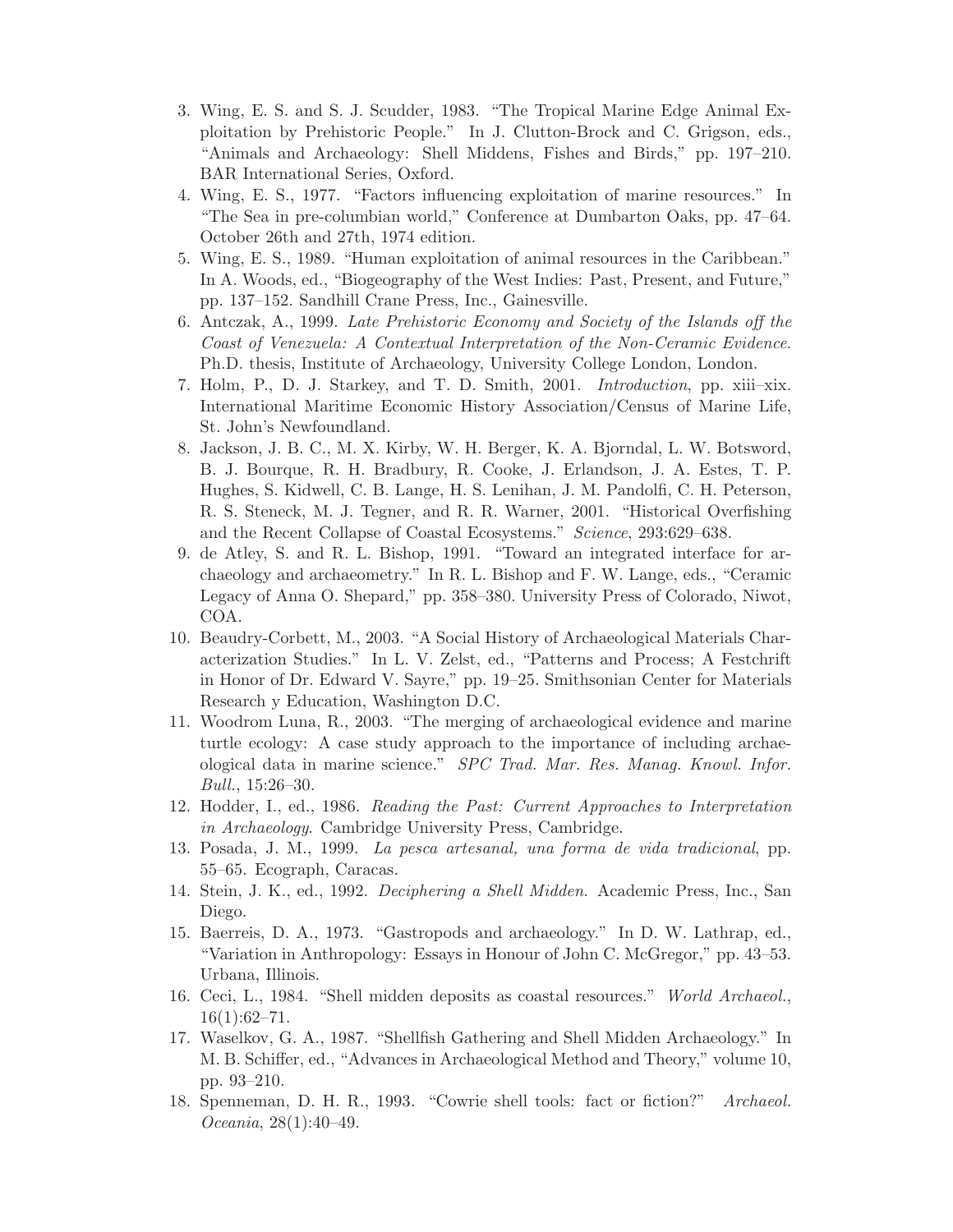- 19. Sullivan, M. and S. O'Connor, 1993. "Middens and cheniers: implications of Australian research." Antiquity, 67(257):776–789.
- 20. Francis, P., 1982. "Experiments with early techniques for making whole shells into beads." Curr. Anthropol., 23(6):713–714.
- 21. D'Errico, F., P. Jardón-Giner, and B. Soler-Mayor, 1993. "Critères à base expérimentale pour l'étude des perforations naturelles et intentionnelles sus coquillages." In "Traces et fonction: les gestes retrouvés," volume 1 of Actes du colloque international de Liege, pp. 255–267. Centre de Recherches Archeologiques du CNRS.
- 22. Taborin, Y., 1993. "Traces de façonnage et d'usage sur les coquillages perforés." In "Traces et fonction: les gestes retrouvés," volume 1 of Actes du colloque international de Liege, pp. 255–267. Centre de Recherches Archeologiques du CNRS.
- 23. Antczak, A. and M. M. Mackowiak de Antczak, 1987. "Algunas consideraciones sobre la identificación del material arqueológico de concha; El caso del Strombus gigas en el Archipiélago de Los Roques." Bol. Aso. Ven. Arq., 4:28-37.
- 24. Méndez Baamonde, J., 1977. "Aspectos de la geología marina en el Archipiélago de Los Roques." In "Memorias V Congreso Geológico Venezolano," pp. 195–225. Caracas.
- 25. Méndez Baamonde, J., ed., 1978. Archipiélago Los Roques/Islas de Aves. Cuadernos Lagoven. Caracas.
- 26. Méndez Baamonde, J., 1999. "Origen y formación del archipiélago." In J. Zamarro, ed., "Guía del Parque Nacional Archipiélago de Los Roques," pp. 85–98. Ecograph., Caracas.
- 27. González, E., 1989. "Producción primaria de fitoplancton y caracterización fisicoqu´ımica de las aguas del Cayo Dos Mosquises, Los Roques, Venezuela." Bol. Inst. Oceanogr. Univ. Oriente., 28(1, 2):35–45.
- 28. M´endez, J. L. A. and S. C. Arias, 1956. "Anotaciones sobre el clima de las islas de Los Roques y La Orchila." In S. de Ciencias Naturales La Salle, ed., "Los Roques y La Orchila," pp. 31–38. Editorial Sucre, Caracas.
- 29. Laughlin, R., E. Weil, J. Ruíz, C. de Santis, M. Hauschild, S. Hernández, and L. Marcano, 1985. "Ecología, cultivo y repoblación del botuto Strombus gigas L. en el Parque Nacional Archipiélago de Los Roques." Informe técnico, Fundación Científica Los Roques, Caracas.
- 30. Alexander, C. S. and J. Bertness, 1982. "A comparative study of modern and ancient beach morphologies: Insights to the paleoclimate of Margarita Island, Venezuela." J. Geol., 90:663–678.
- 31. 1968. "Actas de la Sociedad de Ciencias Físicas y Naturales de Caracas (1872-1878)." volume 12 of *Colección Histórico-económica Venezolana*. Banco Central de Venezuela, Caracas.
- 32. of Pilot Charts, A., ed., 1969. Central American Waters and South Atlantic Ocean. United Stated Naval Oceanographic Office, Washington, reprinted from the second edition 1955 edition.
- 33. Blume, H., ed., 1974. The Caribbean Islands. Longman Group Ltd.,, London, first published as die westindischen inseln, georg westermann verlag, 1968 edition.
- 34. Nacional, C., 1973. "Predicción de las Alturas Horarias de la Marea para los Puertos de Amuay, La Guaira y Puerto de Hierro e Informaciones Mareográficas de Interés General." Technical report, Ministerio de Obras Públicas, Caracas.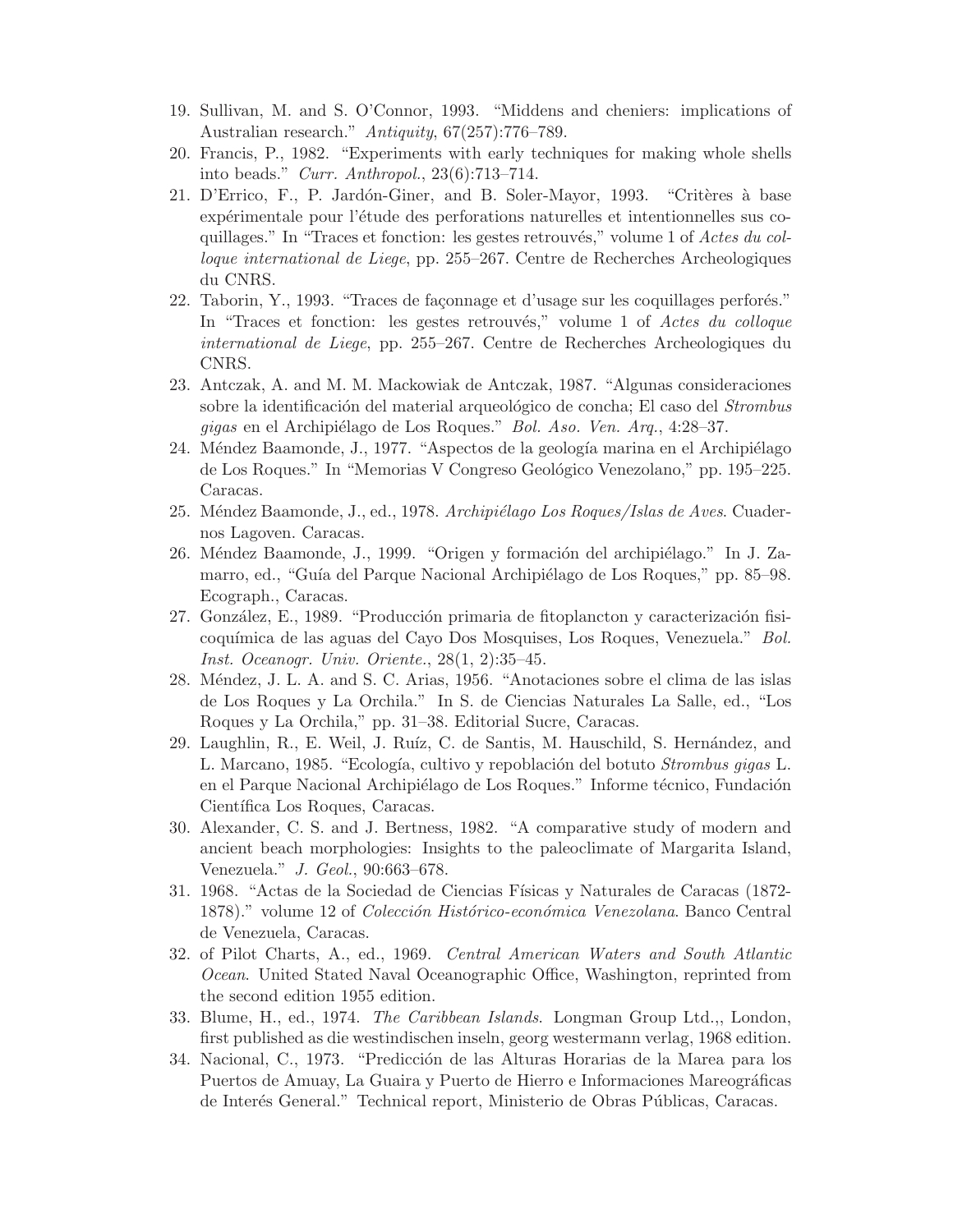- 35. Cervigón, F. M., 1972. "Los peces." In F. L. de Ciencias Naturales, ed., "Ecología Marina," Monografía 14, pp. 308-355. Editorial Dossat, Caracas.
- 36. Losada, F., ed., 1976. Arrecife Coralino. Cuadernos Lagoven. Caracas.
- 37. Laughlin, R., 1982. "El Parque Nacional del Archipiélago de Los Roques."  $Ge$  $oMundo$ , pp. 4–17.
- 38. Weil, E. and R. Laughlin, 1983. "Un recurso en extinción, las tortugas marinas." Cienc. al Día,  $2:22-27$ .
- 39. 1984. "Cultivo y Repoblación de Tortugas Marinas en el Archipiélago de Los Roques." Unpublished manuscript deposited in Fundación Científica Los Roques, Caracas.
- 40. J., B., 1987. "Observaciones sobre la anidación de tortugas marinas en Los Roques (Venezuela) y evlauación de medidas para su protección." Ann. I. Mar. Punta Betin,  $17:137-153$ .
- 41. Buitrago, J., 1987. "Cría con fines de repoblación de tres especies de tortugas marinas en Los Roques, Venezuela." Mem. Soc. Cien. Nat. La Salle, 47(127- 128):169–200.
- 42. Guada, H. J. and P. Vernet, 1992. "Las tortugas marinas en el Parque Nacional Archipi´elago Los Roques." In T. Amend, A. Antczak, M. Antczak, R. Delgado, J. Guada, B. Rodríguez, and P. Vernet, eds., "Parque Nacional Archipiélago Los Roques," pp. 89–107. Editorial Torino, Caracas.
- 43. Guada, H. J., 1999. "Tortugas marinas del parque nacional Archipiélago de Los Roques." In J. Zamarro, ed., "Guía del Archipiélago de Los Roques," Ecograph, Caracas, 137-139 edition.
- 44. M., H. and E. Weil, 1983. "La pesca de la langosta en el sur-occidente del Archipiélago de Los Roques durante la temporada 1982-3." Informe técnico 12, Fundación Científica Los Roques, Caracas.
- 45. Hauschild, M. and R. Laughlin, 1985. "La pesquería de la langosta *Panulirus* Aarhus en el Parque Nacional Archipiélago de Los Roques." Informe técnico 14, Fundación Científica Los Roques, Caracas.
- 46. Posada, J., B. Alvarez, and J. González, 1988. "Análisis del sistema pesquero del Parque Nacional Archipi´elago de Los Roques." In "Memorias del Congreso Iberoamericano y del Caribe," Fundación La Salle de Ciencias Naturales, Margarita.
- 47. Posada, J. M., 1989. "An´alisis del sistema pesquero de la langosta (Panulirus aarhus) y evaluación de los recursos complementarios en el Parque Nacional Archipiélago de Los Roques." Final report, project oea, Fundación Científica Los Roques, Caracas.
- 48. Amend, T., 1992. "La pesca en Los Roques." In P. N. A. Los Roques, ed., "Amend, T. and Antczak, A. and Antczak, M. and Delgado, R. and Guada, J. and Rodríguez, B. and Vernet, P.", 53-68. Editorial Torino, Caracas.
- 49. Brownell, W. N., 1977. "Reproduction, laboratory culture and growth of Strombus gigas, S. costatus and S. pugilis in Los Roques, Venezuela." Bull. Mar. Sci., 27:668–680.
- 50. Laughlin, R. and E. Weil, 1983. "Queen Conch mariculture and restoration in the Archipelago de Los Roques; Preliminary results." In "Proceedings 35th Conference of the Gulf and Caribbean Fisheries Institute," pp. 64–72. Bahamas.
- 51. Laughlin, R. and M. Hauschild, 1985. "La pesquería del botuto, *Strombus gigas* Linné, en el Parque Nacional Archipiélago de Los Roques." Informe Técnico 15, Fundación Científica Los Roques, Caracas.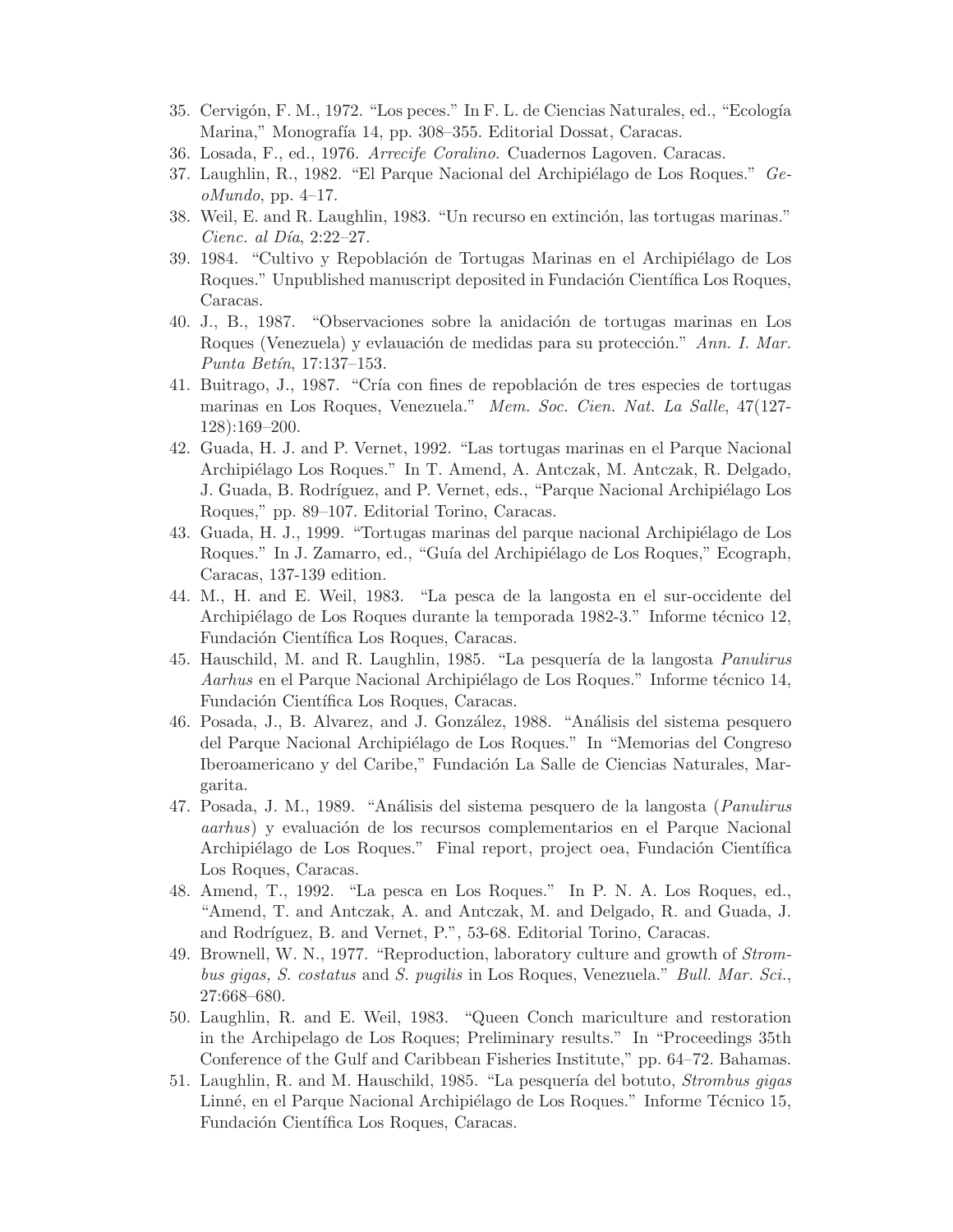- 52. Laughlin, R. and E. Weil, 1985. "Ecología, cultivo y repoblación del botuto Strombus gigas L. en el Parque Nacional Archipiélago de Los Roques." Final report Project S1182 CONICIT 1 and 2, Fundación Científica Los Roques, Caracas.
- 53. Antczak, A., 1991. "La pesca marina prehispánica en el Archipiélago de Los Roques, Venezuela: El caso del yacimiento de la Isla Dos Mosquises." In "Proceedings of the 14th Congress of the International Association for Caribbean Archaeology," pp. 504–519. Barbados.
- 54. Antczak, A. and M. M. Mackowiak de Antczak, 1991. "Análisis del sistema de los asentamientos prehistóricos en el Archipiélago de Los Roques, Venezuela." Montalbán, 23:335–386.
- 55. Antczak, A. and M. M. Mackowiak de Antczak, 1993. "Avances en Arqueología de las islas Venezolanas." In F. Fernández and R. Gassón, eds., "Contribuciones a la Arqueolog´ıa regional de Venezuela," pp. 17–53. Fondo Editorial Acta Cientifica Venezolana, Caracas.
- 56. Antczak, A. and M. M. Mackowiak de Antczak, 1999. "La Esfera de Interacción Valencioide." In M. Arroyo, L. Blanco, and E. Wagner, eds., "Arte Prehispánico" de Venezuela," pp. 136–154. Fundación Galería de Arte Nacional, Caracas.
- 57. Mackowiak de Antczak, M. M. and A. Antczak, 1988. "El 'botuto' y las tortugas marinas en la prehistoria de las Islas Venezolanas." Ambito, 3(6):47–50.
- 58. Mackowiak de Antczak, M. M. and A. Antczak, 1991. "Distribution des établissements préhistoriques dans certaines îles du Vénézuéla." In F. de Bois, ed., "Civilisations Precolombiennes de la Caraïbe," pp. 42–53. Presses Universitaires Créoles/L'Harmattan, Paris.
- 59. Mackowiak de Antczak, M., 2000. Idols' in Exile: Making Sense of Prehistoric Human Pottery Figurines from Dos Mosquises Island, Los Roques Archipelago, Venezuela. Ph.D. thesis, Institute of Archaeology, University College London, London.
- 60. Armstrong, D. V., 1979. "'Scrap or tools': A closer look at Strombus gigas columella artifacts." J. Virgin Islands Arch. Soc., 7:27–34.
- 61. Reiger, J. F., 1979. "The making of aboriginal shell tools: clues from South Florida." Fla. Anthropol., 32(4):130–138.
- 62. Lundberg, E. R. ., 1985. "Observations on Strombus columella fragments, cautionary notes and experimental microwear analysis." In "Proceedings of the 10th International Congress for the Study of the Precolumbian Cultures of the Lesser Antilles," pp. 347–361.
- 63. Keegan, W. F., 1981. Artefacts in Archaeology. A Caribbean Case Study. Master's thesis, Florida Atlantic University, Boca Ratón.
- 64. Keegan, W. F., 1982. "A biological introduction to the prehistoric procurement of the Strombus gigas." Fl. Anthropol., 35(2):76–88.
- 65. Keegan, W. F., 1984. "Pattern and process in Strombus gigas tool replication." J. New World Archaeol., 4(2):15–24.
- 66. Aranda, D. A. and T. B. Desmarais, 1994. "Estado actual de la pesquería, del cultivo y programa de investigación del caracol Strombus gigas en México." In R. S. Appeldoorn and B. Rodríguez, eds., "Queen Conch Biology, Fisheries and Mariculture," pp. 97–113. Fundación Científica Los Roques, Caracas.
- 67. Appeldoorn, R. S., 1994. "Queen conch management and research: Status, needs and priorities." In R. S. Appeldoorn and B. Rodríguez, eds., "Queen Conch Biology, Fisheries and Mariculture," pp. 301–321. Fundación Científica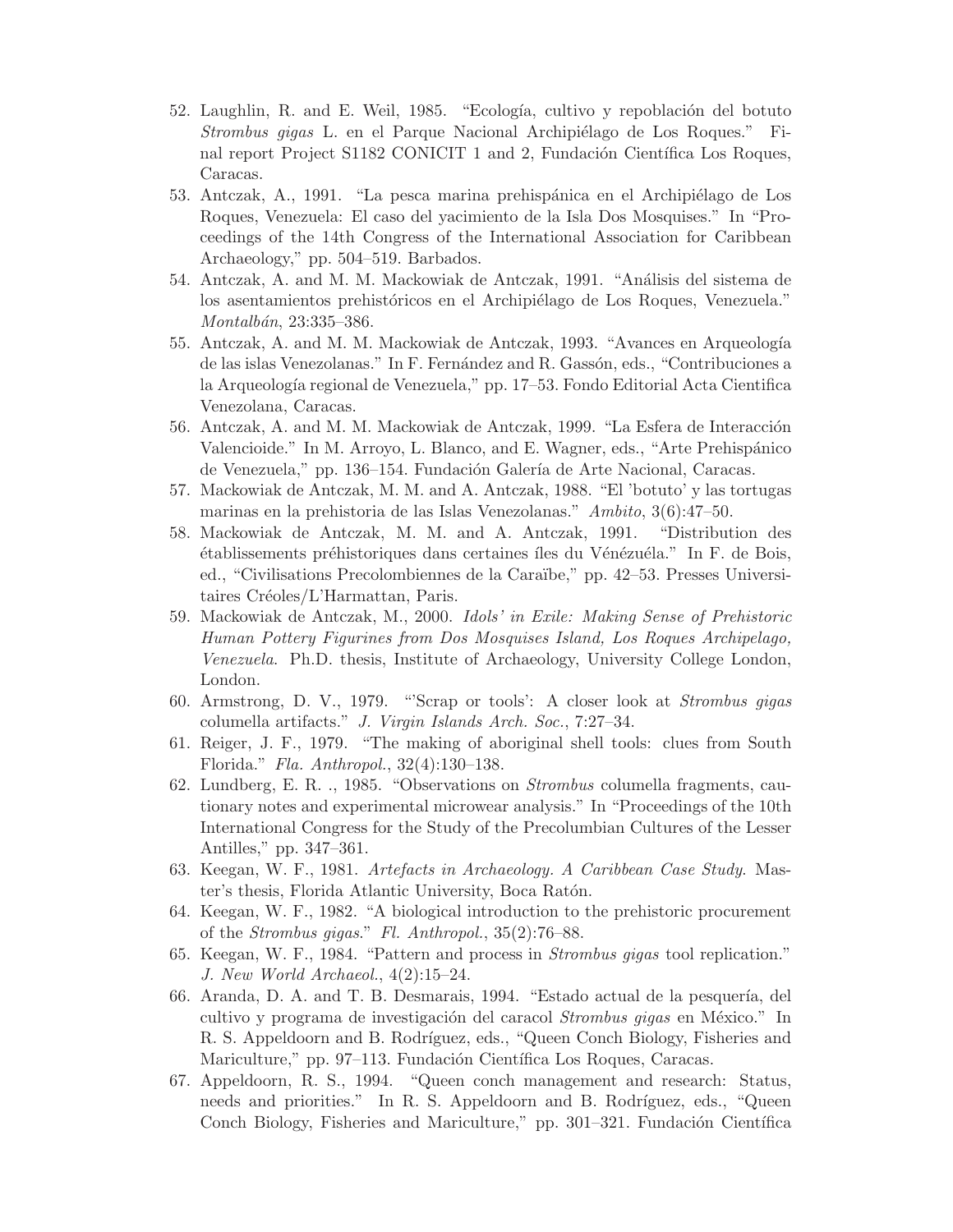Los Roques, Caracas.

- 68. Schapira, D., 2003. Caracterización histórica y bio-ecológica de la pesquería del botuto (Strombus gigas) en el Parque Nacional Archipiélago de Los Roques, a trav´es del estudio de los concheros ubicados en el Cayo La Pelona y sus alrededores. Undergraduate thesis, Universidad Simón Bolívar, Caracas.
- 69. Schapira, D., J. M. Posada, and A. Antczak, 2003. "Reconstrucción de la pesquería del botuto (*Strombus gigas*), mediante el análisis de los concheros del Cayo La Pelona, Parque Nacional Archipiélago Los Roques." In "5th Venezuelan Congress of Ecology," Isla de Margarita.
- 70. 2003. "The effects of Fishery on the Size and Maturity of Pre-Hispanic and Contemporary Populations of Queen Conch (Strombus gigas): A Case Study from Los Roques Archipelago, Venezuela." Manuscript on file, Intecmar. Caracas: Universidad Simón Bolívar.
- 71. Schapira, D., J. M. Posada, and A. Antczak, 2003. "The Queen Conch (Strombus gigas) fishery in the Los Roques National Park (Venezuela), through the study of the shell middens." In "56th Annual Gulf and Caribbean Fisheries Institute Meeting," Tortola, British Virgin Islands.
- 72. Cruxent, J. M. and I. Rouse, eds., 1958. Arqueología Cronológica de Venezuela. Ediciones Unidad Prehispánica de la Asociación "Juan Llovera", Caracas, reprint in 1982 edition.
- 73. Marcano, G., ed., 1971 [1889-1891]. Etnografía Precolombina de Venezuela. Instituto de Antropolog´ıa e Historia, Universidad Central de Venezuela, Caracas.
- 74. Bennett, W. C., 1937. "Excavations at La Mata, Maracay, Venezuela." Anthropological Papers 36, part II, American Museum of Natural History, New York.
- 75. Osgood, C., ed., 1943. Excavations at Tocorón, Venezuela, volume 29 of Yale University Publications in Anthropology. Yale University Press, New Haven.
- 76. Kidder, A., 1944. "Archaeology of Northwestern Venezuela." Papers of the Peabody Museum of American Archaeology and Ethnology 1, Harvard University, Cambridge. Massachusetts.
- 77. Vellard, J., 1938. "Contributions a l'archéologie des Andes Vénézuéliennes."  $J$ . Société des Américanistes de Paris,  $30(1):115-128$ .
- 78. Briceño-Iragorry, M., ed., 1928. Ornamentos Fúnebres de los Aborígenes del Occidente de Venezuela. Litografía y Tipografía Vargas, Caracas.
- 79. 1997. "Los Art´ıfices de la Concha: Ensayo Sobre Tecnolog´ıa, Arte y Otros Aspectos Socio-Culturales de los Antiguos Habitantes del Estado Lara." Museo Arqueológico de Quibor.
- 80. Ebert, J. I., ed., 1992. Distributional Archaeology. University of New Mexico Press, Albuquerque.
- 81. Clarke, D., ed., 1968. Analytical Archaeology. Methuen, London.
- 82. Bailey, G. N., 1981. "The role of molluscs in coastal economies: The results of midden analysis in Australia." J. Archaeo. Sci., 2:45–65.
- 83. Hodder, I., 1991. "Interpretative archaeology and its role." Am. Antiquity,  $56(1):7-18.$
- 84. Carr, C., 1984. "The Nature of Organisation of Intrasite Archaeological Records and Spatial Analytic Approaches to Their Investigation." In M. B. Schiffer, ed., "Advances in Archaeological Theory and Method," volume 7, pp. 103–222. Academic Press, New York.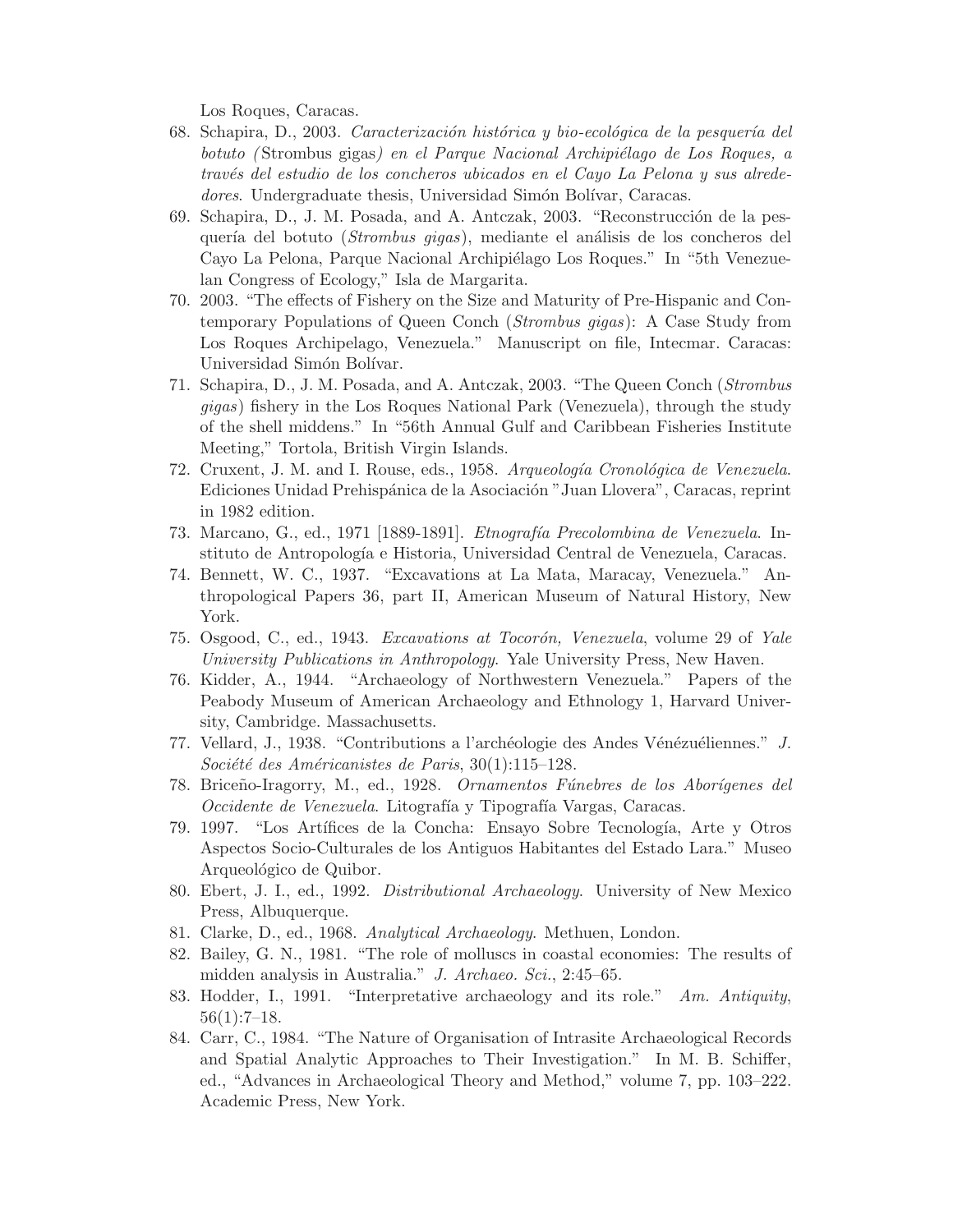- 85. "The Processual Analysis of Strombus gigas Shell Tools." Unpublished manuscript.
- 86. Schiffer, M. B., ed., 1976. Behavioral Archaeology. Academic Press, New York.
- 87. Acosta, B. A., 1994. "Bibliography of the conch genus Strombus (Gastropoda: Strombidae)." In R. S. Appeldoorn and B. Rodríguez, eds., "Queen Conch Biology, Fisheries and Mariculture," pp. 321–357. Fundación Científica Los Roques, Caracas.
- 88. Warmke, G. L. and R. T. Abbott, eds., 1961. Caribbean Seashells. Livingston Press, Wynnewood, Pa.
- 89. Abbott, R. T., ed., 1974. American Seashells. Van Nostrand and Reinhold Company, New York.
- 90. Cervigón, F. M. and E. Velásquez, eds., 1981. Nombres vernáculos de los organismos marinos del Estado Nueva Esparta. Editorial Arte, Caracas.
- 91. Flores, C. C., 1964. "Contribución al conocimiento del género Strombus Linnaeus 1758 (Mollusca: Mesogastropoda) en las aguas costaneras de Venezuela." Mem. Soc. Cien. Nat. La Salle, 24(69):261–276.
- 92. Almeida, P., 1973. "Distribución de los moluscos de la costa centro-occidental (Patanemo-Punta Tucaras) de Venezuela. Comparación de los habitats litorales." Mem. Soc. Cien. Nat. La Salle, 33(94):24–52.
- 93. Cervigón, F., R. Cipriani, W. Fischer, L. Garibaldi, M. Hendrickx, A. J. Lemus, R. Márquez, J. M. Poutiers, G. Robaina, and B. Rodríguez, 1992. "Guía de Campo de las Especies Comerciales Marinas y de Aguas Salobres de la Costa Seprentrional de Sur América." Technical report, Commision of the European Nations and NORAD, FAO, Rome.
- 94. Rodríguez, B. and J. Posada, 1994. Revisión histórica de la pesquería del botuto o guarura ( Strombus gigas L.) y el alcance de su programa de manejo en el Parque Nacional Archipiélago de Los Roques, Venezuela, pp. 13–24. Fundación Científica Los Roques, Caracas.
- 95. de Ciencias Naturales La Salle, S., ed., 1956. *El Archipiélago Los Roques y La* Orchila . Editorial Sucre, Caracas.
- 96. Rehder, H. A., 1962. "Contribución al conocimiento de los moluscos marinos del Archipiélago de Los Roques y La Orchila." Mem. Soc. Cien. Nat. La Salle, 22:116–138.
- 97. Work, R. C., 1969. "Systematics, ecology, and distribution of the mollusks of Los Roques, Venezuela." Bull. Mar. Sci., 19(3):614–711.
- 98. Santis, C., 1982. Algunos aspectos de la ecología trófica del botuto Strombus gigas en el Parque Nacional Archipiélago de Los Roques. Undergraduate thesis, Universidad Central de Venezuela, Caracas.
- 99. Ruíz, M., 1983. *Densidad poblacional máxima sostenible del botuto* Strombus gigas (Linnaeus) en las praderas de Thalassia testudinum en el Parque Nacional Archipiélago de Los Roques. Undergraduate thesis, Universidad Simón Bolívar, Caracas.
- 100. Alcolado, P. M., ed., 1976. Crecimiento, variaciones morfológicas de la concha y algunos datos biológicos del cobo Strombus gigas L. (Mollusca, Mesogastropoda). Serie Oceanológica. Academia de Ciencias de Cuba, Cuba.
- 101. Rathier, I. and A. Battaglya, 1994. "Assessment of the Martinique Queen Conch fishery and management perspectives." In R. S. Appeldoorn and B. Rodríguez, eds., "Queen Conch Biology, Fisheries and Mariculture," pp. 29–49. Fundación Científica Los Roques, Caracas.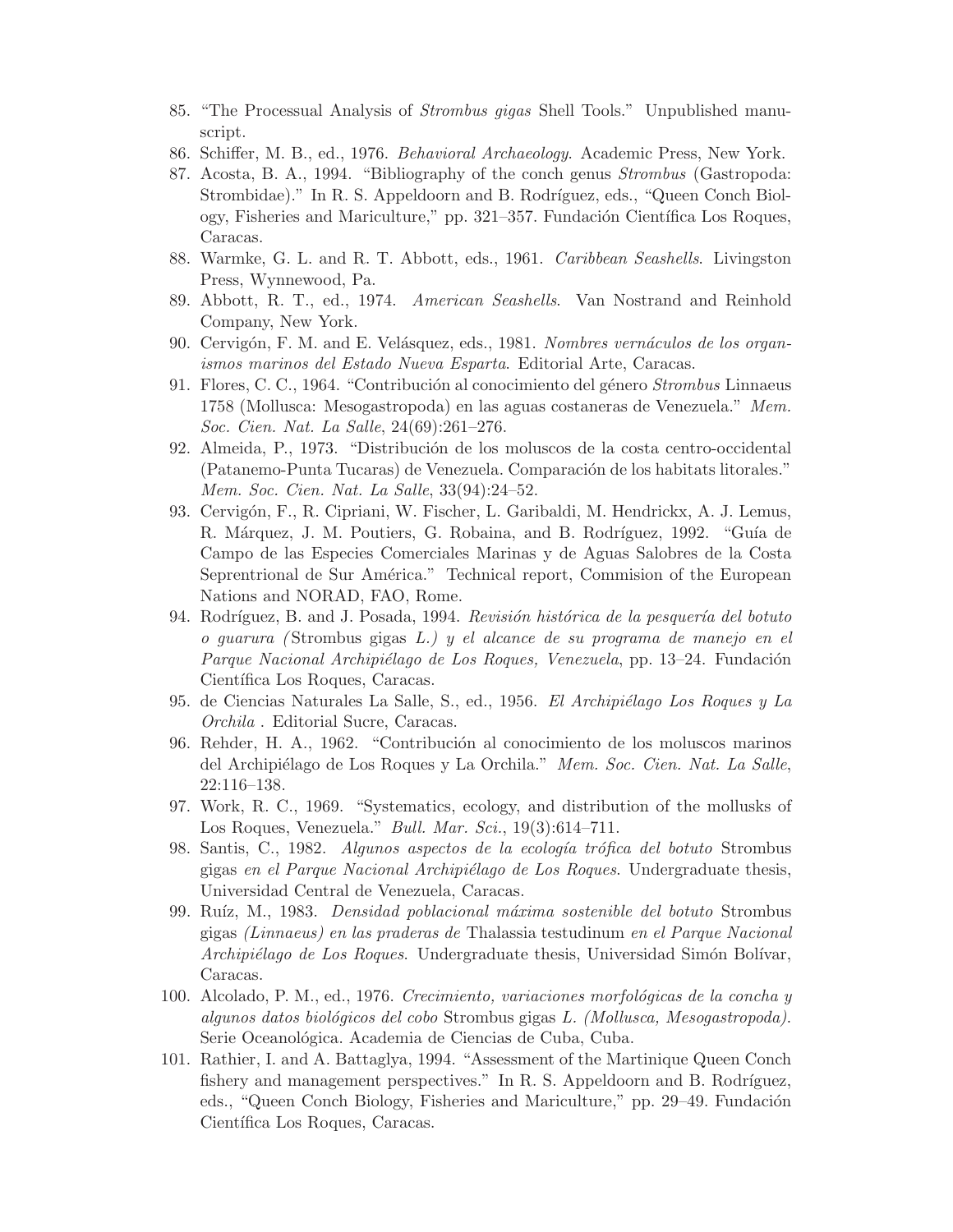- 102. Appeldoorn, R. S., 1988. "Age determination, growth, mortality and age of first reproduction in adult queen conch, Strombus gigas L., off Puerto Rico." Fish. Res., 6:363–378.
- 103. Hesse, K. O., 1979. "Movement and migration of the queen conch Strombus gigas in the Turks and Caicos Islands." Bull. Mar. Sci, 29:303–311.
- 104. Brownell, W. N. and C. J. J. Berg, 1978. "Conchs in the Caribbean: a sustainable resource?" Sea Frontier, 24:178–185.
- 105. Hesse, K. O. and K. Hesse, 1977. "Conch industry in the Turks and Caicos ." Underwater Nat., 10(3):4–9.
- 106. Randall, J. E., 1964. "Contributions to the biology of the queen conch Strombus gigas." Bull. Mar. Sci., 14:246–295.
- 107. De Booy, Y., 1915. "Pottery from certain caves in Eastern Santo Domingo, West Indies." Am. Anthropol., 17:69–97.
- 108. Robertson, R., 1961. "The feeding of Strombus and related herbivorous marine gastropods: with a review and field observations." Not. Nat., Acad. Nat. Sci. Phil., 343:1–9.
- 109. Jory, D. E., 1982. Predation by tulip snail, Fasciolaria tulipa, on queen conchs, Strombus gigas. Master's thesis, University of Miami, Coral Gables, Florida.
- 110. MacGinitie, G. E. and N. MacGinitie, eds., 1949. Natural History of Marine Animals. McGraw Hill Book Co. Inc., New York.
- 111. Iversen, E. S., D. E. Jory, and S. P. Bannerot, 1986. "Predation on queen conchs, Strombus gigas, in the Bahamas." Bull. Mar. Sci., 39:62–75.
- 112. Herrera, A., J. Espinoza, D. Ibarzabal, R. Brito, G. Gonz´alez, G. Gotera, and E. Díaz, 1994. "Datos sobre el cobo *Strombus gigas* (Mollusca: Gastrópoda) en la dieta de la langosta *Panulirus argus* (Crustacea: Decápoda) en el borde de la plataforma suroccidental de Cuba." In R. S. Appeldoorn and B. Rodríguez, eds., "Queen Conch Biology, Fisheries and Mariculture," pp. 159–167. Fundación Científica Los Roques, Caracas.
- 113. Jory, D. E. and E. S. Iversen, 1983. "Queen conch predators: not a roadblock to mariculture." P. Gulf Caribb. Fish. Inst., 35:108–111.
- 114. Bigelow, H. B. and W. C. Schroeder, 1953. "Sawfishes, guitarfishes, skates and rays." In S. F. for Marine Research, ed., "Fishes of the Western North Atlantic, Memoir," volume 1, pp. 1–502. Yale University, New Haven.
- 115. Ferrer, L. T. and P. M. Alcolado, 1994. "Panorámica actual del Strombus gigas en Cuba." In R. S. Appeldoorn and B. Rodríguez, eds., "Queen Conch Biology, Fisheries and Mariculture," pp. 73–78. Fundación Científica Los Roques, Caracas.
- 116. Blair, S. M., T. L. McIntosh, and B. J. Mostkoff, 1994. "Impacts of Hurricane Andrew on the offshore systems of central and northern Dade County, Florida." Bull. Mar. Sci., 54(3):961–974.
- 117. Stoner, A. W., M. Dennis Hanisak, N. P. Smith, and R. A. Armstrong, 1994. "Large scale distribution of the Queen Conch nursery habitats: implications for stock enhancement." In R. S. Appeldoorn and B. Rodríguez, eds., "Queen Conch Biology, Fisheries and Mariculture," pp. 169–189. Fundación Científica Los Roques, Caracas.
- 118. Ascher, R., 1962. "Ethnography for Archaeology: A Case from the Seri Indians." Ethnology, 1(3):360–369.
- 119. Meehan, B. M., ed., 1982. Shell Bed to Shell Midden. Australian Institute of Aboriginal Studies, Canberra.